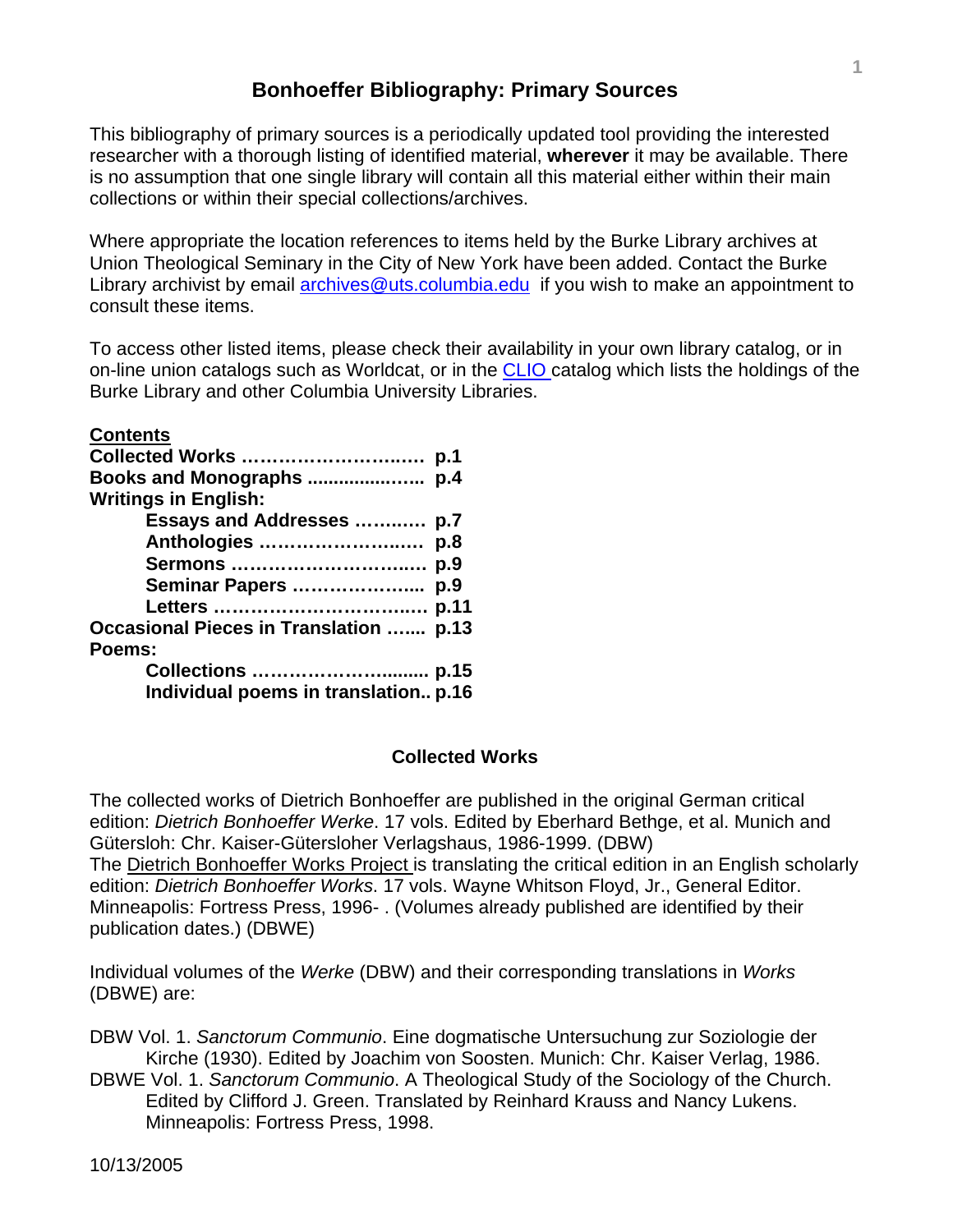DBW Vol. 2. *Akt und Sein. Transzendentalphilosophie und Ontologie in der systematischen Theologie*. Edited by Hans-Richard Reuter. Munich: Chr. Kaiser, 1988.

- DBWE Vol. 2. *Act and Being. Transcendental Philosophy and Ontology in Systematic Theology*. Edited by Wayne Whitson Floyd, Jr. Translated by Martin Rumscheidt. Minneapolis: Fortress Press, 1996.
- DBW Vol. 3. *Schöpfung und Fall: Theologische Auslegung von Genesis 1-3*. Edited by Martin Rüter and Ilse Tödt. Munich: Chr. Kaiser Verlag, 1989.
- DBWE Vol. 3. *Creation and Fall: A Theological Exposition of Genesis 1-3*. Edited by John W. de Gruchy. Translated by Douglas Stephen Bax. Minneapolis: Fortress Press, 1997.
- DBW Vol. 4. *Nachfolge*. Edited by Martin Kuske and Ilse Tödt. Munich: Chr. Kaiser Verlag, 1989; 2nd. ed. Gütersloh: Chr. Kaiser/Gütersloher Verlagshaus, 1994.
- DBWE Vol. 4. *Discipleship*. Edited by Geffrey B. Kelly and John D. Godsey. Translated by Barbara Green and Reinhard Krauss. Minneapolis: Fortress Press, 2000.
- DBW Vol. 5*. Gemeinsames Leben. Das Gebetbuch der Bibel.* Edited by Gerhard Ludwig Müller and Albrecht Schönherr. Munich: Chr. Kaiser Verlag, 1987*.*
- DBWE Vol. 5. *Life Together* [and] *Prayerbook of the Bible: An Introduction to the Psalms.*  Edited by Geffrey B. Kelly. Translated by Daniel W. Bloesch and James H. Burtness. Minneapolis: Fortress Press, 1996.
- DBW Vol. 6. *Ethik*. Edited by Ilse Tödt, Heinz Eduard Tödt, Ernst Feil, and Clifford Green. Gütersloh: Chr. Kaiser/Gütersloher Verlagshaus, 1992; second edition 1998.
- DBWE Vol. 6. *Ethics.* Edited by Clifford J. Green. Translated by Reinhard Krauss, Charles West and Douglas W. Stott. Minneapolis: Fortress Press, 2005.
- DBW Vol. 7. *Fragmente aus Tegel.* Edited by Renate Bethge and Ilse Tödt. Gütersloh: Chr. Kaiser/Gütersloher Verlagshaus, 1994.
- DBWE Vol. 7. *Fiction from Tegel Prison*. Edited by Clifford J. Green. Translated by Nancy Lukens. Minneapolis: Fortress Press, 1999.
- DBW Vol. 8. *Widerstand und Ergebung*. Edited by Christian Gremmels, Eberhard Bethge, and Renate Bethge with Ilse Tödt. Gütersloh: Chr. Kaiser/Gütersloher Verlagshaus, 1998.
- DBWE Vol. 8. *Letters and Papers from Prison*.
- DBW Vol. 9. *Jugend und Studium 1918-1927*. Edited by Hans Pfeifer with Clifford Green and Carl-Jürgen Kaltenborn. Munich: Chr. Kaiser, 1986.
- DBWE Vol. 9. *The Young Bonhoeffer: 1918-1927*. Edited by Paul D. Matheny, Clifford J. Green and Marshall D. Johnson. Translated by Mary Nebelsick with the assistance of Douglas W. Stott.
- DBW Vol. 10. *Barcelona, Berlin, Amerika 1928-1931*. Edited by Reinhard Staats and Hans Christoph von Hase with Holger Roggelin and Matthias Wünsche. Munich: Chr. Kaiser Verlag, 1992.
- DBWE Vol. 10. *Barcelona, Berlin, New York: 1928-1931*.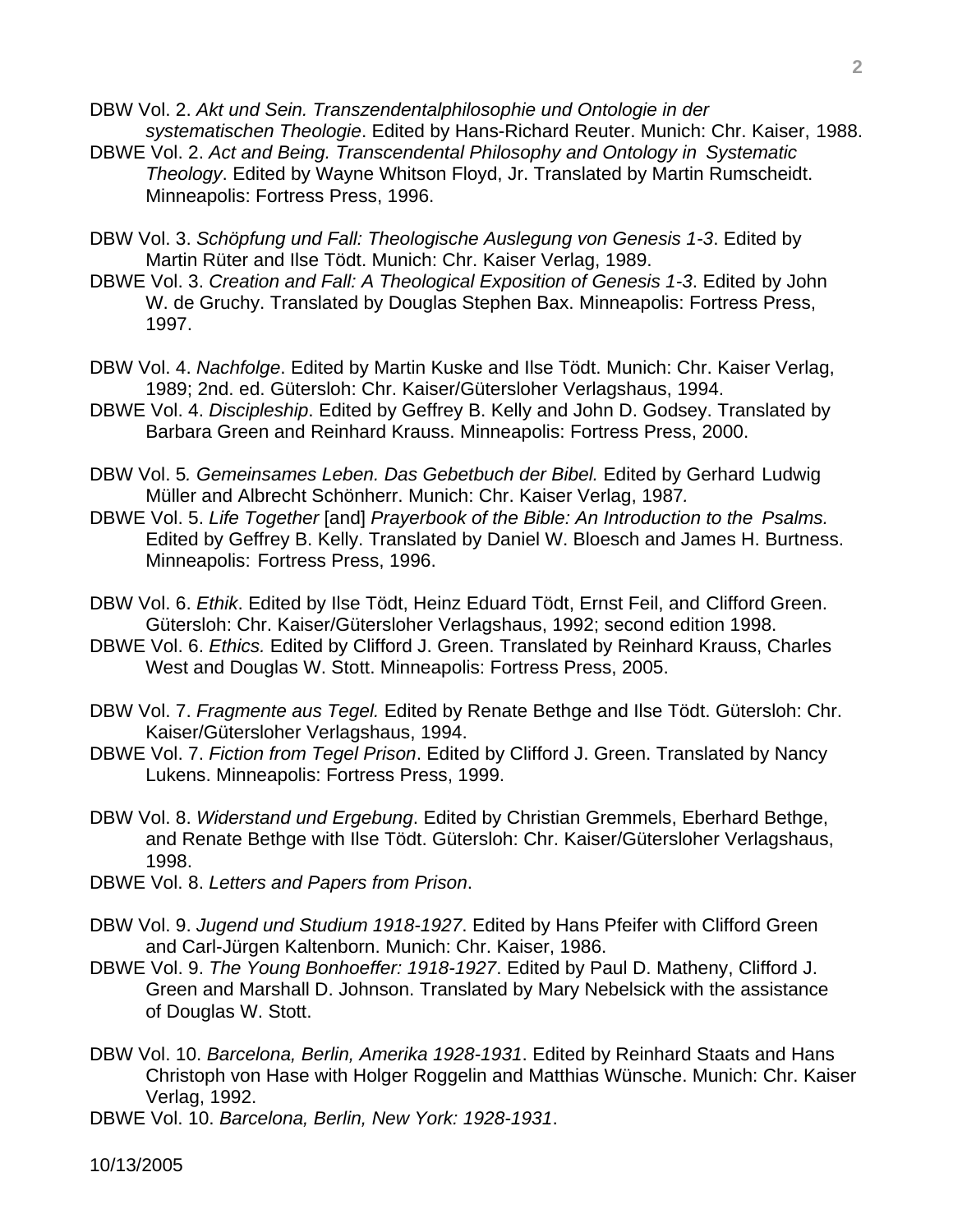- DBW Vol. 11. *Ökumene, Universität, Pfarramt 1931-1932*. Edited by Eberhard Amelung and Christoph Strohm. Gütersloh: Chr. Kaiser/Gütersloher Verlagshaus, 1994. DBWE Vol. 11. *Ecumenical, Academic & Pastoral Work: 1931-1932*.
- DBW Vol. 12. *Berlin 1932-1933*. Edited by Carsten Nicolaisen und Ernst-Albert Scharffenorth. Gütersloh: Chr. Kaiser/Gütersloher Verlagshaus, 1997.

DBWE Vol. 12. *Berlin: 1933*.

- DBW Vol. 13. *London 1933-1935*. Edited by Hans Goedeking, Martin Heimbucher and Hans- Walter Schleicher. Gütersloh: Chr. Kaiser/Gütersloher Verlagshaus, 1994. DBWE Vol. 13 *London: 1933-1935*.
- DBW Vol. 14. I*llegale Theologenausbildung: Finkenwalde 1935-1937*. Edited by Otto Dudzus und Jürgen Henkys with Sabine Bobert-Stützel, Dirk Schulz, and Ilse Tödt. Gütersloh: Chr. Kaiser/ Gütersloher Verlagshaus, 1996.
- DBWE Vol. 14. *Theological Education at Finkenwalde: 1935-1937.*
- DBW Vol. 15. I*llegale Theologenausbildung: Sammelvikariate 1937-1940.* Edited by Dirk Schulz. Gütersloh: Chr. Kaiser/Gütersloher Verlagshaus, 1998.
- DBW Vol. 16. *Konspiration und Haft 1940-1945.* Edited by Jørgen Glenthøj, Ulrich Kabitz and Wolf Krötke. Gütersloh: Chr. Kaiser/Gütersloher Verlagshaus, 1996.
- DBWE Vol. 16. *Conspiracy and Imprisonment: 1940-1945*. Edited by Mark Brocker. Translated by Lisa Dahill.
- DBW Vol. 17. *Register und Ergänzungen*. Edited by Herbert Anzinger and Hans Pfeifer assisted by Waltraud Anzinger and Ilse Tödt. Gütersloh: Chr. Kaiser/Gütersloher Verlagshaus, 1999.

Many of the collected writings in DBW vols. 9-16 were previously published as: Dietrich Bonhoeffer, *Gesammelte Schriften* (GS). Edited by Eberhard Bethge. 6 volumes. Munich: Chr. Kaiser, 1965-1974.

Selected translations from *Gesammelte Schriften* were originally published in:

Bonhoeffer, Dietrich. *No Rusty Swords: Letters, Lectures and Notes, 1928-1936*. From the *Collected Works of Dietrich Bonhoeffer*, Volume 1. Edited and introduced by Edwin H. Robertson. Translated by Edwin H. Robertson and John Bowden. London: Collins; New York: Harper & Row, 1965. 2nd ed., revised by John Bowden with Eberhard Bethge.

In paperback: London: Collins paperback, 1972; Cleveland: Collins-World, 1977.

Bonhoeffer, Dietrich. *The Way To Freedom: Letters, Lectures and Notes, 1935-39*. From the *Collected Works of Dietrich Bonhoeffer*, Volume 2. Edited and introduced by Edwin H. Robertson. Translated by Edwin H. Robertson and John Bowden. With an Appendix by Edwin H. Robertson, "An Imaginary Conversation between H. Richard Niebuhr and Dietrich Bonhoeffer." London: Collins, 1966. Issued without the Appendix. New York: Harper & Row. 1966. In paperback: London: Collins, 1972; Cleveland: Collins-World, 1977.

10/13/2005 Bonhoeffer, Dietrich. *True Patriotism: Letters, Lectures and Notes, 1939-1945*. From the Collected Works of Dietrich Bonhoeffer, Volume 3. Edited and introduced by Edwin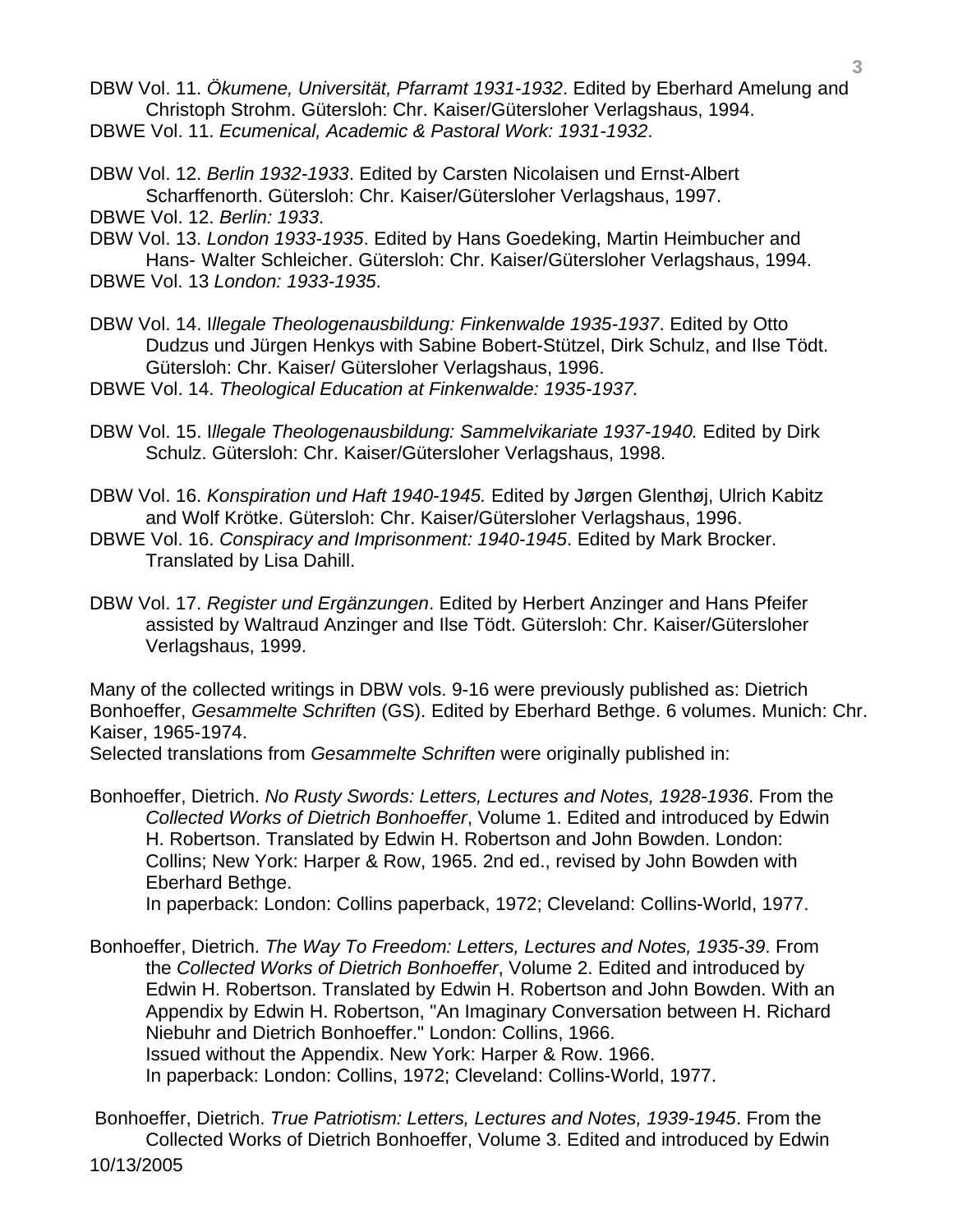H. Robertson. Translated by Edwin H. Robertson and John Bowden. London: Collins; New York: Harper & Row, 1973. In paperback: London: Collins; Cleveland: Collins-World, 1977.

### **Books and Monographs**

Arranged chronologically

### **1930**

- *Sanctorum Communio: Eine dogmatische Untersuchung zur Soziologie der Kirche* . Berlin:Trowitzsch, 1930. Munich:Chr. Kaiser, 1954, 1960 (third rev. ed). See *Dietrich Bonhoeffer Works*, Volume 1, 1998.
- *Sanctorum Communio: A Dogmatic Inquiry into the Sociology of the Church*. Translated by Ronald Gregor Smith, et al. London: Collins, 1963. As *The Communion of Saints: A Dogmatic Inquiry into the Sociology of the Church*, New York: Harper & Row, 1963. This translation is based on the material in the third German edition (Munich: Kaiser, 1960) and attempts to approximate the original manuscript, of which about ten percent remained unpublished when this translation was made. See Clifford Green, *The Sociality of Christ and Humanity: Dietrich Bonhoeffer's Early Theology, 1927-1933*, (dissertation version, Appendix C), for a narrative explanation of the history of this text.

### **1931**

- *Akt und Sein: Transzendentalphilosophie und Ontologie in der systematischen Theologie*. Gütersloh : C. Bertelsmann, 1931. Munich: Chr. Kaiser, 1956. See *Dietrich Bonhoeffer Works*, Volume 2, 1996.
- *Act and Being*. Translated by Bernard Noble. Introduction by Ernst Wolf. New York: Harper & Row, 1961; London: Collins, 1962; Reprint. New York: Octagon Books, 1983. Translation omits the subtitle: *Transcendental Philosophy and Ontology in Systematic Theology*.

### **1933**

- *Schöpfung und Fall: Theologische Auslegung von Genesis 1-3* (1933). Munich: Chr. Kaiser, 1933, 1955. See *Dietrich Bonhoeffer Works*, Volume 3, 1996.
- *Creation and Fall: A Theological Interpretation of Genesis 1-3*. Translated by John C. Fletcher. London: SCM; New York: Macmillan, 1959.
- *Creation and Fall. Temptation. Creation and Fall*, translated by John C. Fletcher. *Temptation*, translated by Kathleen Downham. Combined ed. London: SCM; New York: Macmillan, 1966.

 Reprint. Gloucester, Mass.: Peter Smith, 1983; 1st Touchstone ed. New York: Simon & Schuster, 1997. Touchstone Books. [Pagination differs from earlier MacMillan ed.]

*Christologie*. Hamburg: Furche Verlag, 1963. Munich: Chr. Kaiser, 1981.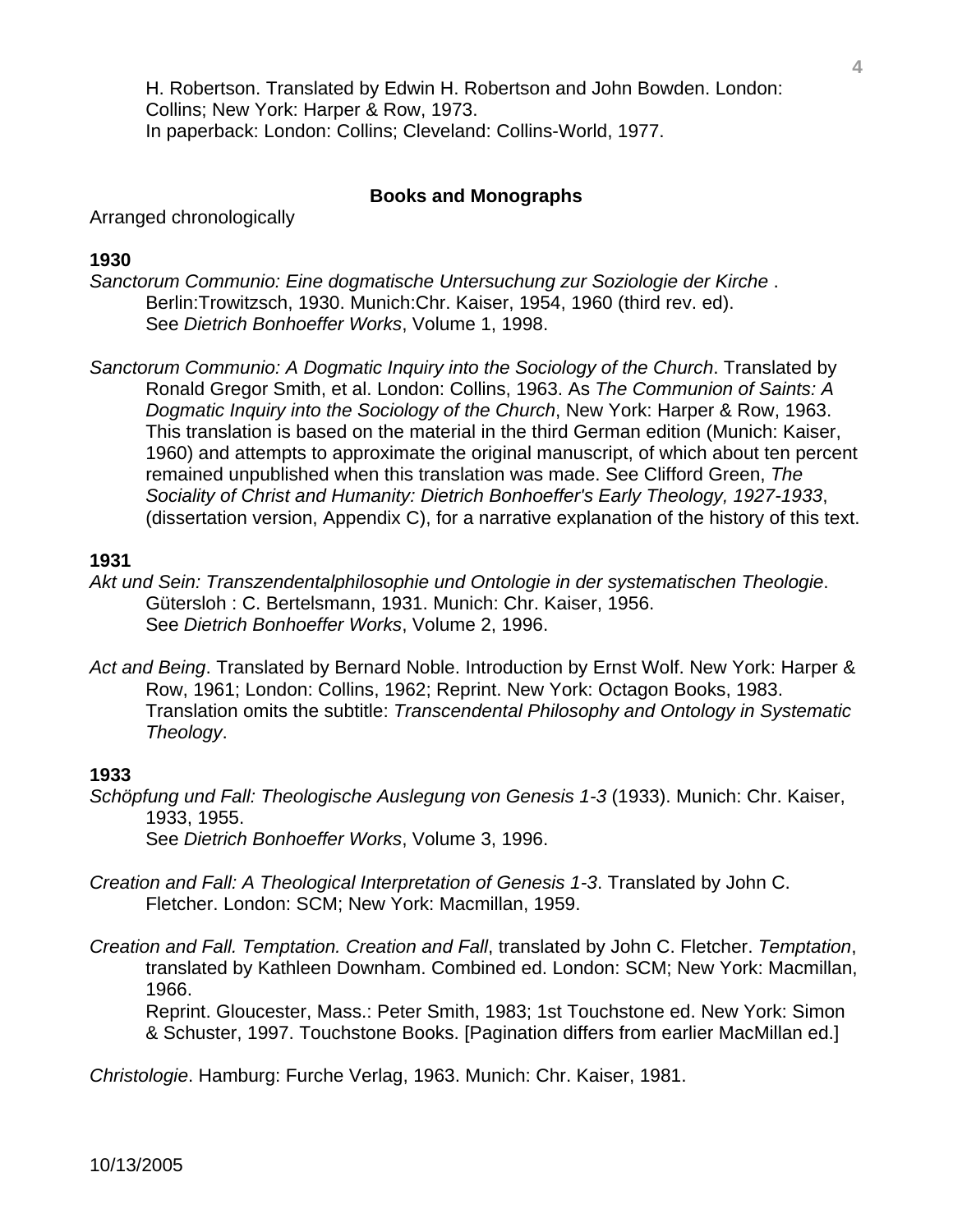- *Christology*. Translated by John Bowden. Introduction, "Bonhoeffer's Christology," by Edwin H. Robertson. 1st ed. London: Collins, 1966, Fontana Paperback, 1971. 2nd ed., revised translation, as Lectures on Christology. London: Collins, 1978.
- *Christ the Center*. New York: Harper & Row, 1966. Rev. 2nd ed. Translated by Edwin H. Robertson. San Francisco: Harper & Row, 1978 The pagination in the Robertson translation differs from the Bowden translation; the Robertson version also has some revision in the index, and a "Footnote by Eberhard Bethge on the Lectures and Notes" is added on page 118.

### **1935**

*Finkenwalder Homiletik* (1935-39; GS 4:237-89)

*Bonhoeffer's Lectures on Preaching*. Translated by Clyde Fant. In his *Bonhoeffer: Worldly Preaching*, 123-80. Nashville and New York: Thomas Nelson, 1975; Reprint, with new pagination and Foreword by Eberhard Bethge. New York: Crossroad, 1991.

*Seelsorge* (1935-1939; GS 5, 363-415)

*Spiritual Care*. Translated by Jay C. Rochelle. Philadelphia: Fortress Press, 1985.

## **1937**

*Nachfolge*. Munich: Chr. Kaiser, 1937 See *Dietrich Bonhoeffer Works*, Volume 4, 2001 .

*The Cost of Discipleship.* Translated by R. H. Fuller. With a Foreword by G.K.A. Bell, Bishop of Chichester and a "Memoir" by Gerhard Leibholz. 1st ed., abridged. London: SCM, 1948. New York: Macmillan, 1949 (with a Preface by Reinhold Niebuhr in this ed. only). 2nd ed., rev. and unabridged. Translation revised by Irmgard Booth. London: SCM, 1959, paperback ed. 1964; New York: Macmillan, 1959; paperback ed. 1963. Reprint. Gloucester, Mass.: Peter Smith, 1983. 1st Touchstone ed. New York: Simon & Schuster, 1995.

 Translations prior to DBWE 4 miss the point of Bonhoeffer's organization when they divide the contents into four "chapters" instead of two sections. For the correct organization see DBWE 4 and John Godsey, *Reading Bonhoeffer in English Translation: Some Difficultie*s. In *Bonhoeffer in a World Come of Age*, 119 f. Philadelphia: Fortress, 1968.

## **1938**

*Versuchung*. Munich: Chr. Kaiser, 1954

*Temptation*. Translated by Kathleen Downham. London: SCM, 1955. New York: Macmillan, 1955. Also published together with *Creation and Fall*. London: SCM, 1966. New York: Macmillan, 1966.

### **1939**

*Gemeinsames Leben*. Munich: Chr. Kaiser, 1939 See *Dietrich Bonhoeffer Works*, Volume 5, 1996.

*Life Together*. Translated with an introduction by John W. Doberstein. New York: Harper & Row, 1954. Paperback ed., New York: Harper & Row, 1976, 1985.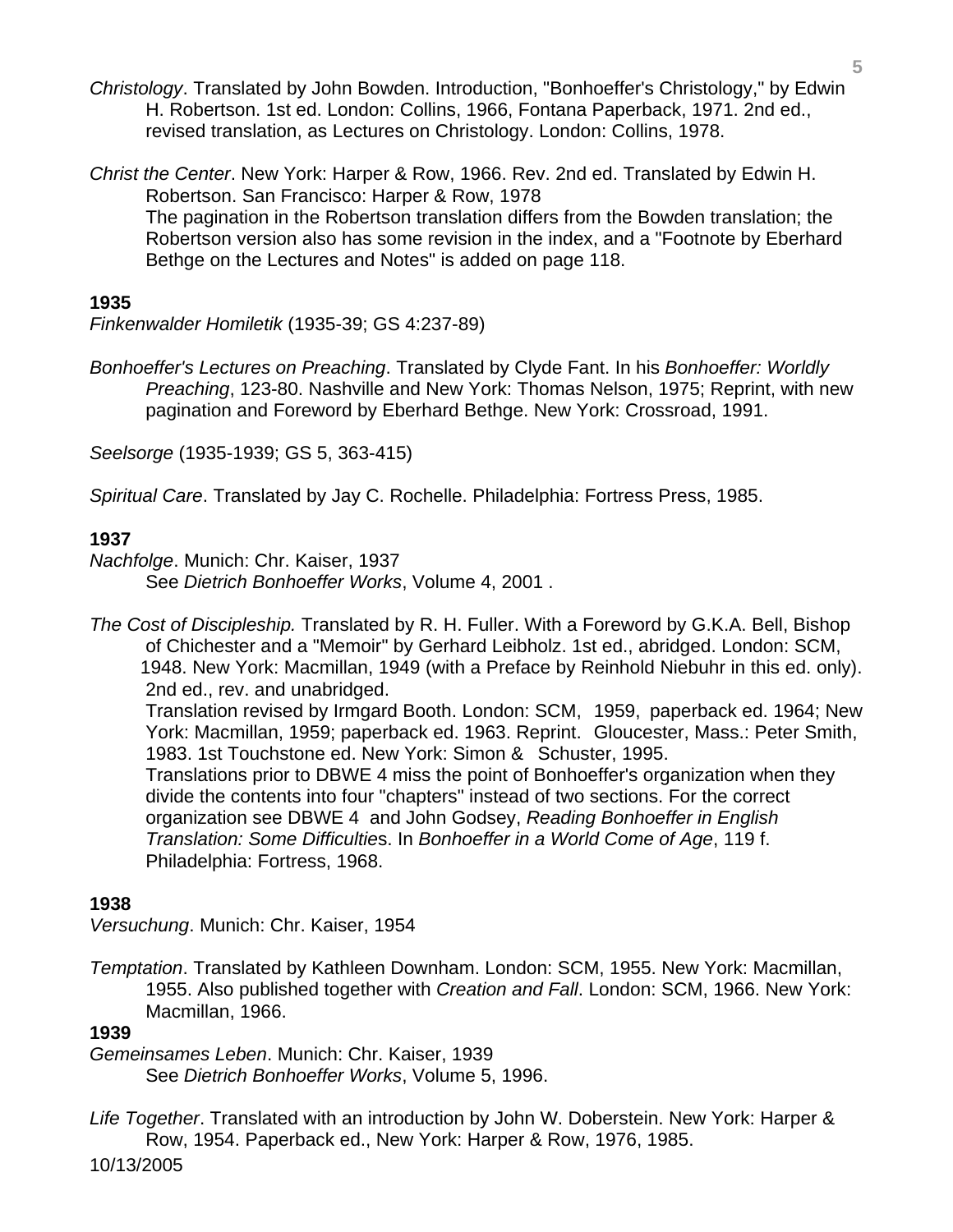Without the introduction. London: SCM, 1954.

 The translations prior to DBWE 5 omit Bonhoeffer's *Foreword*. For a translation of this brief, important statement see John Godsey, *Reading Bonhoeffer in English Translation: Some Difficulties*. In *Bonhoeffer in a World Come of Age*, edited by Peter Vorkink, 121. Philadelphia: Fortress, 1968.

### **1940**

*Das Gebetbuch der Bibel*. Bad Salzuflen: MBK Verlag, 1940 See *Dietrich Bonhoeffer Works*, Volume 5, 1996.

*Psalms: The Prayer Book of the Bible*. Translated by James H. Burtness. With a sketch on the life of Dietrich Bonhoeffer by Eberhard Bethge. Minneapolis: Augsburg, 1970.

*The Psalms: Prayerbook of the Bible*. Translated by Sister Isabel Mary SLG. Oxford, Convent of the Incarnation : SLG Press, 1982. **UTS Archives Bonhoeffer Primary Sources Series 2 box 1 f 3** 

### **1940-1943**

*Ethik*. Munich: Chr. Kaiser, 1949 See *Dietrich Bonhoeffer Works*, Volume 6.

*Ethics*. Translated by Neville Horton Smith. With an "Editor's Preface" by Eberhard Bethge. London: SCM; New York: Macmillan, 1955.

 Rearranged edition based on 6th German edition, 1963. Fontana Books. London: Collins, 1964; New York: Macmillan, 1965.

Reprint, same pagination. Gloucester, Mass.: Peter Smith, 1983.

 Hardcover ed, with different pagination from Collins and Macmillan publications. London: SCM, 1971. Paperback edition, omitting both editor's prefaces, London: SCM, 1985.

 The order followed in the rearranged edition is that of the sixth German edition, 1963. Printings after 1969 translate Eberhard Bethge's "Vorwort "to the sixth German edition, explaining the rearrangement, as the *"Editor's Preface to the Newly Arranged Sixth German Edition".* The title of the *"*Editor's Preface" in pre-1969 printings is changed to "Editor's Preface to the First through the Fifth German Editions."

1st Touchstone ed., with new pagination. New York: Simon & Schuster, 1995.

### **1943-1945**

*Fragmente aus Tegel*. Munich: Chr. Kaiser, 1978

See *Dietrich Bonhoeffer Works*, Volume 7, 1999.

 First published, edited by Renate and Eberhard Bethge, Munich: Chr. Kaiser Verlag, 1978.

*Fiction from Prison*: Gathering up the Past. Edited by Renate and Eberhard Bethge with Clifford Green (in the English Edition). Translated by Ursula Hoffmann. Philadelphia: Fortress Press, 1981.

### **1951**

*Widerstand und Ergebung*. Munich: Chr. Kaiser, 1951

See *Dietrich Bonhoeffer Works*, Volume 8.

First published, edited by Eberhard Bethge, Munich: Chr. Kaiser Verlag, 1951.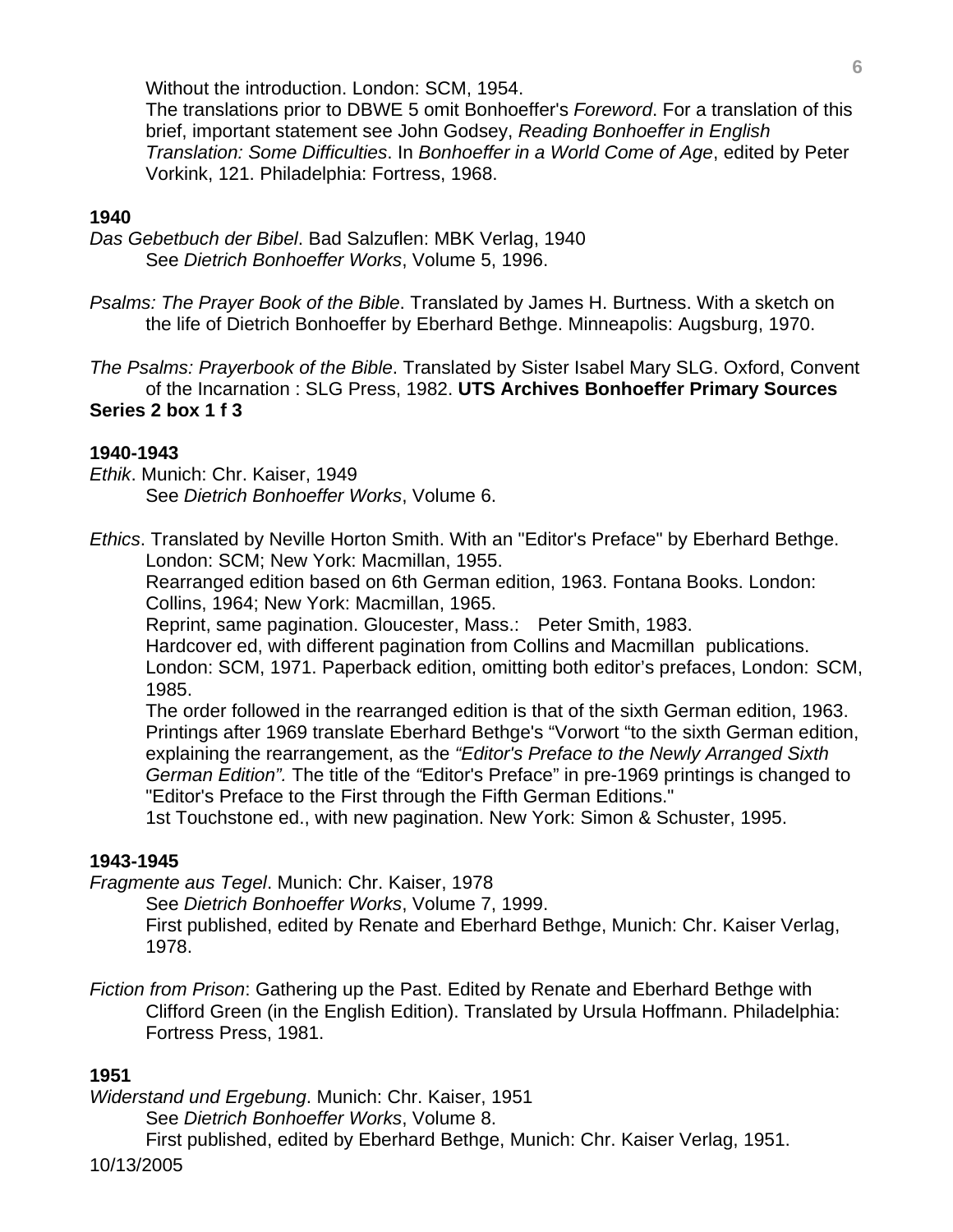### **1953**

*Letters and Papers from Prison*. Translated by Reginald H. Fuller. London: SCM, 1953; as *Prisoner for God: Letters and Papers from Prison.* New York: Macmillan, 1954. Paperback edition with different pagination, entitled *Letters and Papers from Prison*, New York: Macmillan, 1962.

 2nd ed. expanded with *Report on Prison Life*, by Dietrich Bonhoeffer; *The Last Days* by Eberhard Bethge; Index of Names and Subjects. London: SCM, 1956.

 3rd ed., rev. and enlarged. Includes material from the 2nd ed. London: SCM; New York: Macmillan, 1967.

 Also paperback ed., pagination differs from hardcover third ed. Omits Robinson's sermon. New York: Macmillan, 1967.

 Also in a revised arrangement. London: Collins, Fontana Books. Translation revised by Frank Clarke and others. Adds some letters and poems by Bonhoeffer. Contains *The Saint of the Secular*, a commemorative sermon by Bishop John A. T. Robinson; a new Editor's Foreword by Eberhard Bethge; an expanded General Index and an Index of Biblical References; Illustrations; and explanatory notes by the editor. The Editor's Foreword from earlier editions has been revised and printed as an Editor's Preface in this edition.

 Enlarged edition. London: SCM, 1971; New York: Macmillan Paperbacks, 1972. Incorporates the text of the third edition. Translation of additional material by John Bowden. Additions by Bonhoeffer include "The View from Below," letters, notes, a report, a narrative, poems, and testaments. Additions by the editor include some l etters from Bethge to Bonhoeffer, explanatory notes, a family tree, maps, and an "Index of Names" and "Index of Subjects." A "Preface to New Edition" replaces the "Editor's Foreword" and "Editor's Preface" to the third edition. Contains letters to Bonhoeffer from his relatives, an epilogue, "Memories of a Survivor," written by Karl- Friedrich Bonhoeffer for his children, and an Appendix, "The Other Letters from Prison," by Maria von Wedemeyer-Weller. Omits Bethge's "The Last Days" in earlier editions.

New York: Simon and Schuster, 1997.

 Touchstone Books edition identical in pagination to the "New Greatly Enlarged Edition" published in paperback by Macmillan in 1972.

Fifth Edition, Translation revised and abridged. London: SCM, 1981.

 SCM Classics Series. Abridged edition with preface by Peter Selby. London; SCM, 2001.

## **Writings by Bonhoeffer in English**

Citations refer to locations in *Dietrich Bonhoeffer Werke* (DBW) and *Gesammelte Schriften* (GS)

## **Essays and Addresses**

The first number is the location by volume and page in *Dietrich Bonhoeffer Werke* (DBW). The second number is the location by volume and page in *Gesammelte Schriften* (GS). Selections are arranged chronologically.

*Address on the Theme of "War."* New York, Autumn 1930; DBW 10:381-388; GS 1:66-74.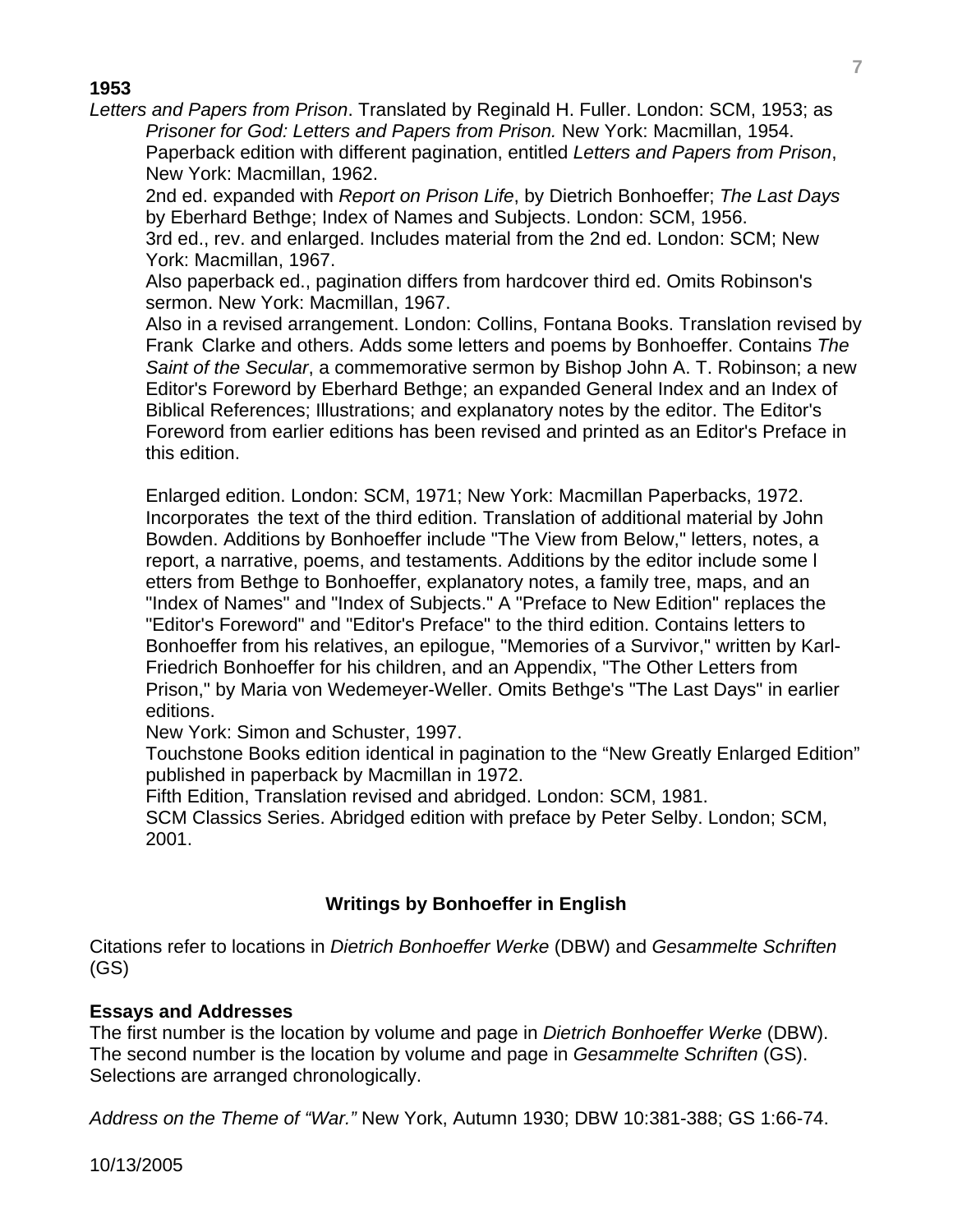*Greeting to Students.* Autumn, 1930; DBW 10:389-90.

- " *The Jewish-Christian Question as* Status Confessionis.*"* Appeal to the Ministers of the Old Prussian Union, July 1933; DBW 12:359-61; GS 6:272-74. In Charles S. Macfarland, *The New Church and the New Germany*, 69-71. New York: Macmillan, 1934. Reprinted in *Die Mundige Welt : dem Andenken Dietrich Bonhoeffers*, Vol. 5. *Dokumente zur Bonhoeffer Forschung,* edited by Jørgen Glenthøj, 103 f. Munich: Chr. Kaiser Verlag, 1969.
- *"The Church and the World of Nations. The Fundamental Principles of The World Alliance."*  Summary in preparation for the Fanø Ecumenical Conference. August 1934; DBW 13:302-305; GS 1:444-46.
- "*The Church and Peoples of the World.*" Address at Fanø, August 28, 1934; DBW 13:302- 306; GS 1:447-49.
- Memorandum to the Ecumenical Youth Commission. January 29,1935; DBW 13:278-79; GS 6:357-59.

### **Anthologies**

Works containing selections from Bonhoeffer. Listed alphabetically by title.

- *Bonhoeffer's Cost of Discipleship.* Shepherd's Notes Christian Classics. Edited by David R. Shepherd. Nashville: Broadman and Holman, 1998.
- *Bonhoeffer for a New Generation.* Edited by Otto Dudzus. London: SCM, 1986  *Dietrich Bonhoeffer*. Writings selected with an introduction by Robert Coles. Modern Spiritual Masters Series. Maryknoll, NY: Orbis Books, 1998.
- *Dietrich Bonhoeffer. Selections from his Writings*. Edited by Aileen Taylor, with an introduction by Edwin Robertson. Springfield, Illinois: Templegate Publishers, 1992.
- As *The Narrow Path. Daily Readings with Dietrich Bonhoeffer*. London: Darton, Longman and Todd, 1990.
- Dietrich Bonhoeffer. *Witness to Jesus Christ.* Edited and introduced by John W. de Gruchy. London: Collins, 1988; Minneapolis: Fortress Press, 1991.
- *I Loved This People. Testimonies of Responsibility*. Edited by Hans Rothfels. Translated by Keith R. Crim. Richmond: John Knox Press, 1965.
- *The Martyred Christian. 160 Readings from Dietrich Bonhoeffer.* Selected and edited by Joan Winmill Brown. New York: Macmillan; London: Collier Macmillan, 1983.
- *Meditating on the Word.* Translated and edited by David McI. Gracie. Cambridge, MA: Cowley Publications, 1986 (with an Afterword by John Vannorsdall). Second ed., 2000.
- *Meditations on the Cross*. Edited by Manfred Weber. Translated by Douglas W. Stott. Louisville, KY: Westminster John Knox, 1998.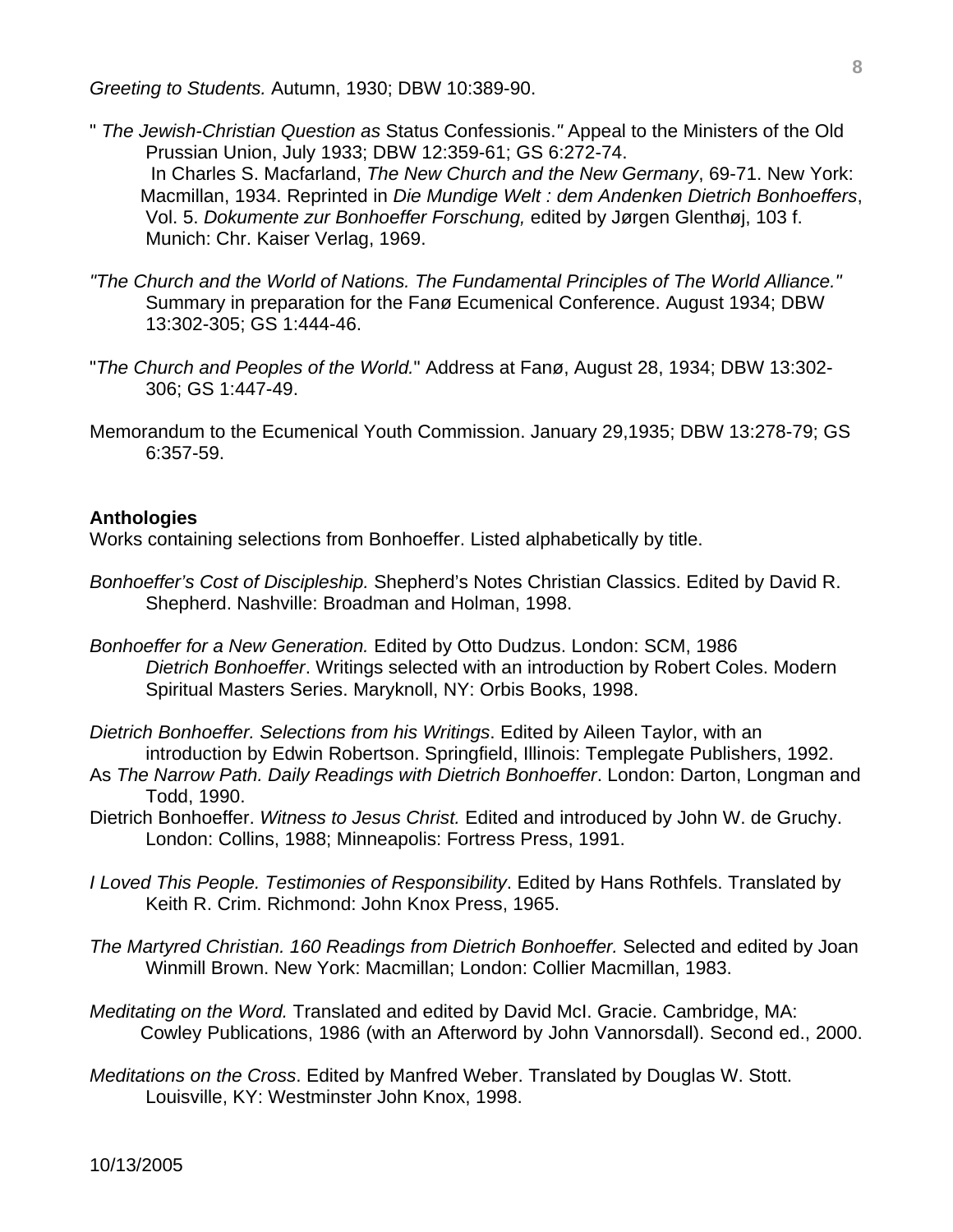- *The Mystery of Easter*. Edited by Manfred Weber. New York: Crossroad Publishing Company, 1997.
- *My Soul Finds Rest in God Alone. Sermons on the Psalms*. Edited and translated by Edwin Robertson. Eagle Publishing: Guildford, 1990.
- As *My Soul Finds Rest: Reflections on the Psalms.* Grand Rapids: Zondervan, 2002.
- *No Greater Love: Lenten Meditations.* St. Louis: Creative Communications for the Parish, 1999.
- *Seize the Day with Dietrich Bonhoeffer*. Edited by Charles Ringma. Sutherland (N.S.W.), Australia: Albatross, 1991. Colorado Springs, Colo.: Pinon Press, 2000
- *Selected Writings*. Edited by Edwin Robertson. London: HarperCollins, 1995.
- *A Testament to Freedom. The Essential Writings of Dietrich Bonhoeffer*. Edited by Geffrey B. Kelly and F. Burton Nelson. San Francisco: HarperSanFrancisco, 1990. Revised and expanded edition 1995.
- *Who Is Christ for Us?* Edited and introduced by Craig L. Nessan and Renate Wind. Translated by Craig L. Nessan. Minneapolis: Fortress Press, 2002.
- *The Wisdom and Witness of Dietrich Bonhoeffer*. Edited, with meditations, by Wayne Whitson Floyd. Minneapolis: Fortress Press, 2000

### **Sermons**

Sermon on 1 John 4:16, New York, Armistice Day, 9 November, 1930: DBW 10:576-81.

Wedding sermon on Ruth 1:16f, May 3, 1934, St. Paul's Church, London: DBW 13:357-59.

Baptismal sermon on Joshua 24:15, 1934, London: DBW 13:364-65.

Sermon on Proverbs 16:9, 1934, St. Paul's Church, London: DBW 13:404-08; GS 4:174-79

Sermon on 2 Corinthians 12:9, 1934, St. Paul's Church, London: DBW 13:409-12; GS 4:179- 82.

Funeral sermon on Luke 2:29-39, 1934, London: DBW 13:418-19.

### **Seminar Papers**

The following essays were written in English by Bonhoeffer for courses at Union Theological Seminary, New York, 1930-1931.

*Philosophy of the Christian Religion.* (Prof. Lyman)

"*Concerning the Christian Idea of God*." DBW 10:423-33; GS 3:100-109. In *The Journal of Religion* 12. 2 (April 1932), 177-185.

10/13/2005 **UTS Archives Bonhoeffer Primary Sources Series 3 Box 1 f 10**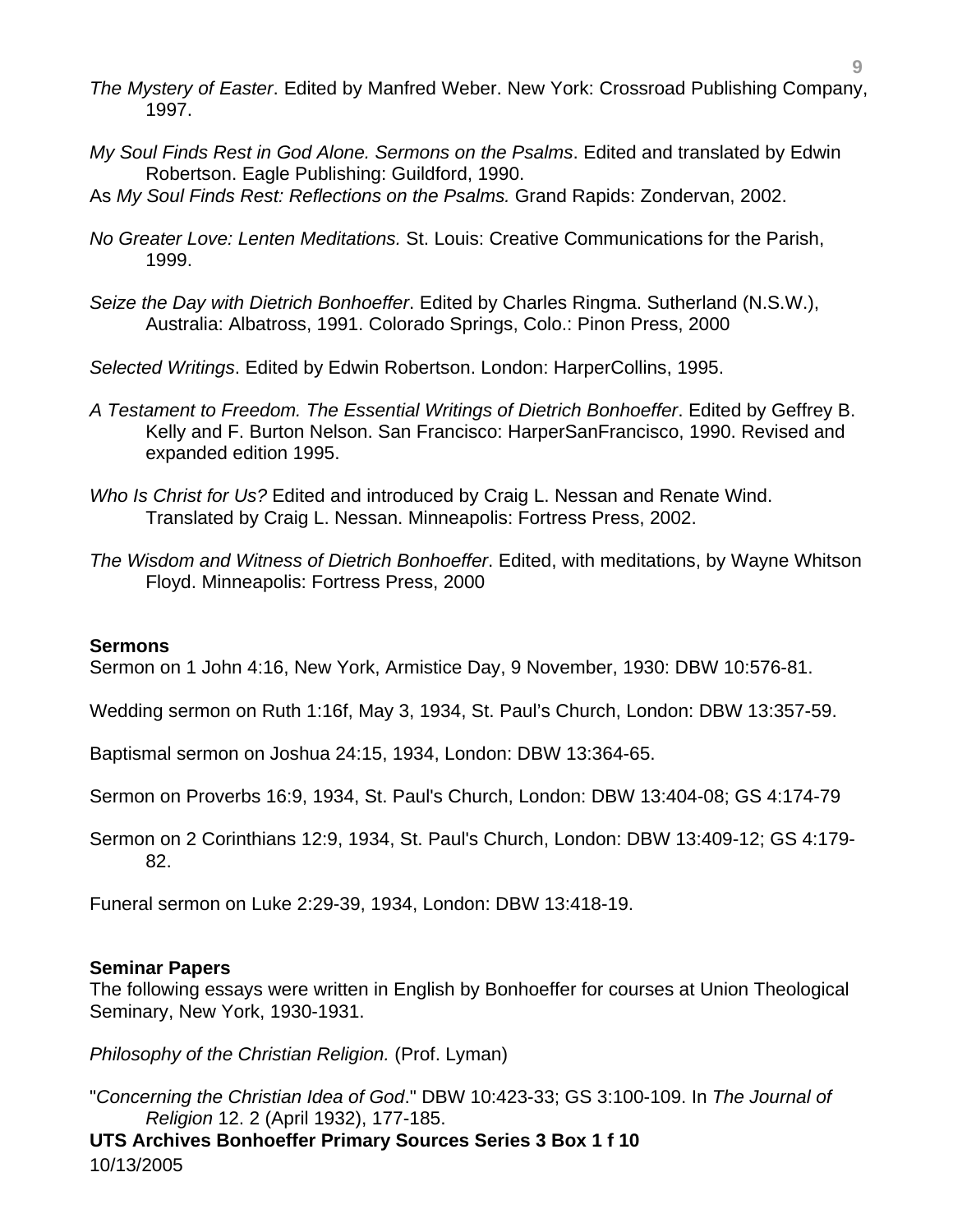*Religion and Ethics*. (Prof. Niebuhr)

"*The Religious Experience of Grace and the Ethical Life*." Winter, 1930/1; DBW 10:416-23; GS 3:91-99 .

*Religious Aspects of Contemporary Philosophy. (Prof. Lyman)* 

Report on Chapter 20, *Varieties of Religious Experience*, by William James. 1931; DBW 10:408-10; GS 3:127-29.

*Seminar in Philosophical Theology.* (Profs. Baillie, Lyman and Van Dusen)

"*The Theology of Crisis and its Attitude toward Philosophy and Science*." 1930-31; DBW 10:434-49; GS 3:110-26.

*Ethical interpretation of current events*. (Profs. Ward and Niebuhr): DBW 10:399-407:

*The Wickersham Report on Prohibition*, February 11, 1931: DBW 10:399-400.

*Bank situation and the court corruption*, n.d.: DBW 10:400f.; GS 6:193-94.

*Situation in India*, n.d.: DBW 10:401-02.; GS 6:194.

*The Power Utility Issue: Muscle Shoals*, April 11, 1931: DBW 10:402-03.

*Forced Exports in Russia*: DBW 10:403-04; GS 6:195.

*Germany—Poland—Russia*, n.d.: DBW 10:404.

*The German-Austrian Customs Union*, n.d.: DBW 10:405; GS 6:196.

*The report of the Federal Council of Churches on Birth Control*, n.d.: DBW 10:406; GS 6:197.

*Unemployment*, n.d.: DBW 10:407. *Ethical Viewpoints in Modern Literature*: DBW 10:390-98; GS 6:198-202.

- Review of War Literature, including; *Im Westen nichts Neues* by Eric M. Remarque; *Journey's End* by [Robert] Sherriff; *Good bye to All That* by [Robert] Graves; *Krieg* by [Ludwig] Renn; and *Kriegsbriefe gefallener Studenten* [by Philipp Witkop]: DBW 10:390-91.
- Review of Black Literature, including; *Autobiography of an Ex-Coloured Man* by James Weldon Johnson; *Up from Slavery* by Booker T. Washington; *The Souls of Black Folk* by W. E. B. Dubois; *The New Negro: An Interpretation* by Alain Leroy Locke; *Copper Sun* by Countee Cullen, February 18, 1931: DBW 10:391-92; GS 6:198f.

Review of *Brand* by Henrik Ibsen, March 4, 1931: DBW 10:393; GS 6:199.

Review of George Bernard Shaw, including: *St. Joan, Androcles and the Lion, Candida, Major Barbara* and others, n.d.: DBW 10:394.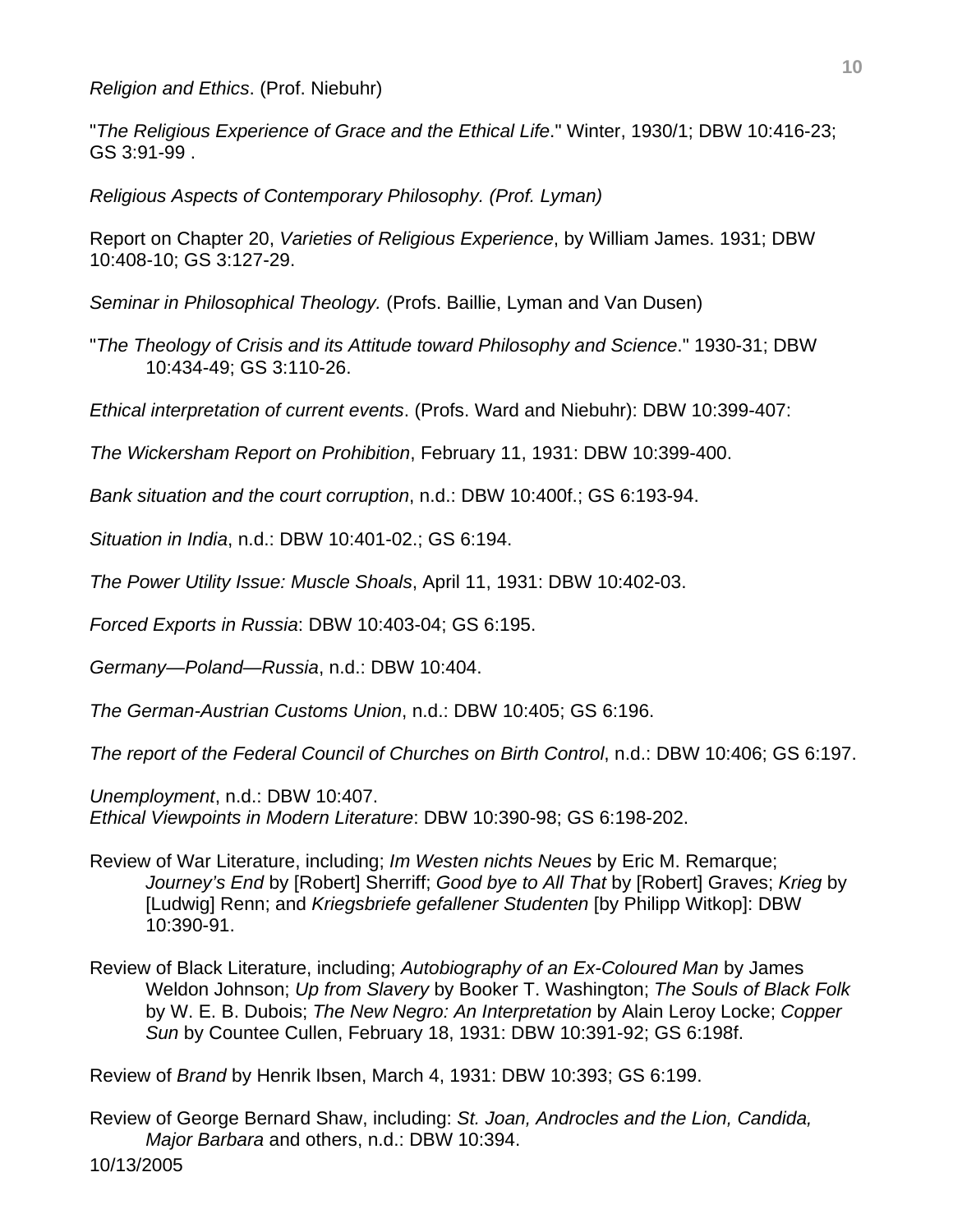Review of Sinclair Lewis, including: *Babb*it and *Elmer Gantry* : DBW 10:395-96; GS 6:200 f.

Review of *Free and Other Stories* by Theodore Dreiser, n.d.: DBW 10:396-97.

Review of Ludwig Lewisohn, including: Stephen Escott and Midchannel, n.d.: DBW 10:397; GS 6:198.

Review of *Masse Mensch* and *Maschinenmenschen [ Die Maschinenstürmer]* by Ernst Toller and R.U.R. [Rossum's Universal Robots] by Karel Capek, n.d.: DBW 12:398.

### **Letters (1930-1943)**

Arranged chronologically**.** 

### **1930**

Bonhoeffer to Harold H. Tryon, May 13, 1930: DBW 10:174.

Bonhoeffer to Richard Ern, October 14, 1930. **UTS Archives Bonhoeffer Primary Sources Series 5 Box 1** 

Bonhoeffer to Richard Ern, [Oct 15?] 1930. **UTS Archives Bonhoeffer Primary Sources 5:1** 

Bonhoeffer to Richard Ern, Nov 6, 1930. **UTS Archives Bonhoeffer Primary Sources 5:1** 

### **1931**

Bonhoeffer to Richard Ern, Jan 15, 1931. **UTS Archives Bonhoeffer Primary Sources 5:1**  Bonhoeffer to Richard Ern, Jan 22, 1931. **UTS Archives Bonhoeffer Primary Sources 5:1**  Bonhoeffer to Richard Ern, Feb 11, 1931. **UTS Archives Bonhoeffer Primary Sources 5:1**  Bonhoeffer to Richard Ern, March 5, 1931. **UTS Archives Bonhoeffer Primary Sources 5:1**  Bonhoeffer to Richard Ern, Mar 18, 1931. **UTS Archives Bonhoeffer Primary Sources 5:1**  Bonhoeffer to Richard Ern, Mar 26, 1931. **UTS Archives Bonhoeffer Primary Sources 5:1**  Bonhoeffer to Ern Family, May 14, 1931. **UTS Archives Bonhoeffer Primary Sources 5:1**  Bonhoeffer to Ern Family, additional signed comment from Paul Lehmann, May 7, 1931. **UTS Archives Bonhoeffer Primary Sources 5:1** 

Bonhoeffer to August Ern, May 18, 1931. **UTS Archives Bonhoeffer Primary Sources 5:1**  Bonhoeffer to Richard Ern, Jun 5, 1931. **UTS Archives Bonhoeffer Primary Sources 5:1**  Bonhoeffer to Ern Family, Jun 12, 1931. **UTS Archives Bonhoeffer Primary Sources 5:1**  Bonhoeffer to Mrs. L Ern, [telegram] NY, Jun 17 [1931]. **UTS Archives Bonhoeffer Primary Sources 5:1** 

Bonhoeffer to Paul Lehmann, July 10, 1931: DBW 17:90f.

Bonhoeffer to Paul Lehmann, August 23, 1931: DBW 17:91-94.

Bonhoeffer to Richard Ern, Dec 13, 1931. **UTS Archives Bonhoeffer Primary Sources 5:1** 

### **1932**

Bonhoeffer to Pierre H. Steele, July 31, 1932: DBW 11:96f.; GS 6:246-247. Bonhoeffer to Pierre H. Steele, August, 1932: DBW 11:105.

### **1933**

10/13/2005 Bonhoeffer to H. L. Henriod [telegram] September 5,1933: DBW 12:122; GS 2:70. Bonhoeffer to the British authorities, November 3, 1933: DBW 13:18-19. Bonhoeffer to G. K. A. Bell, November 16,1933: DBW 13:28f.; GS 2:138-39. Bonhoeffer to G. K. A. Bell, November 19,1933: DBW 13:30.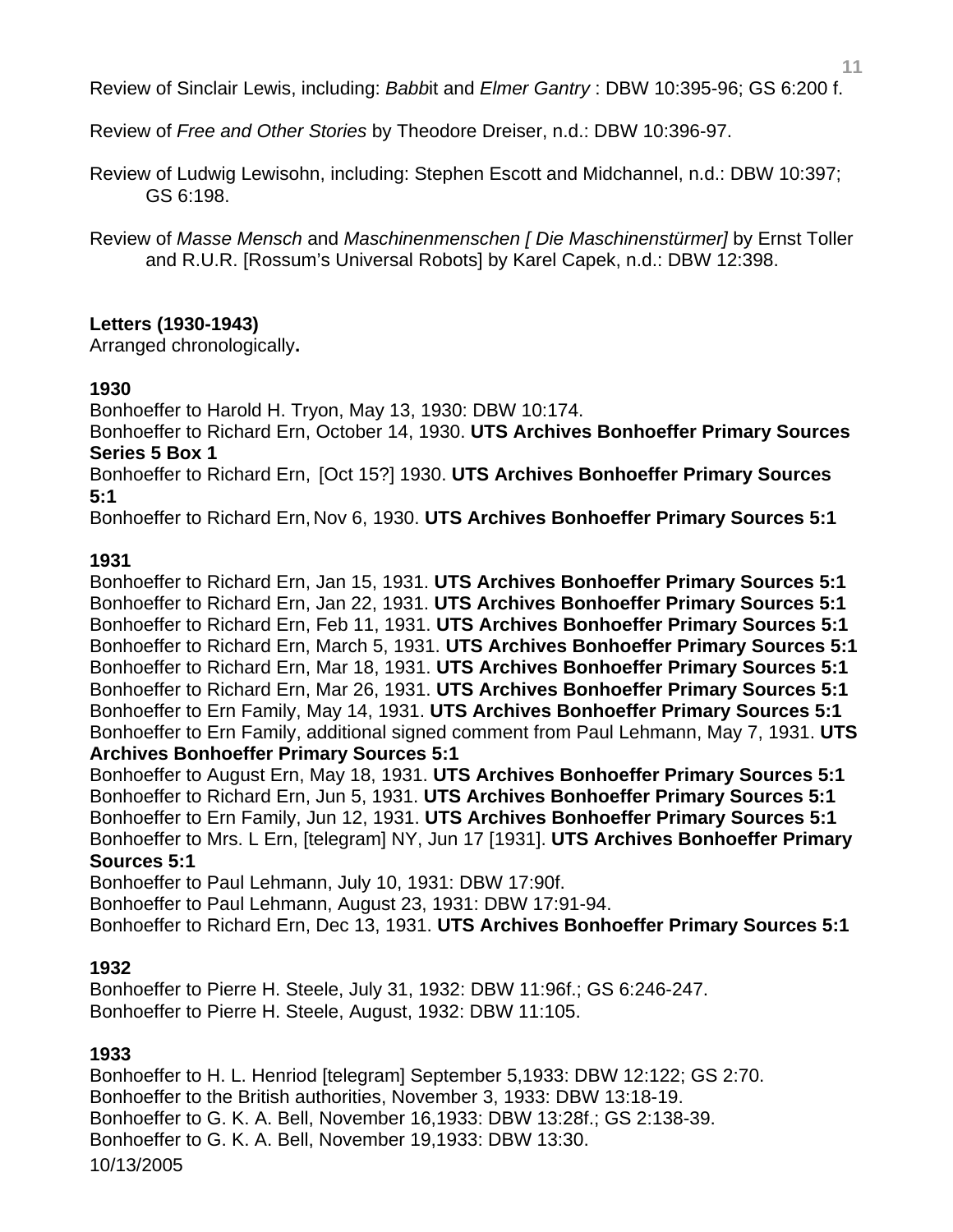Bonhoeffer to G. K. A. Bell, November 25, 1933: DBW 13:35-36; GS 2:139-40. Bonhoeffer to G. K. A. Bell, November 27, 1933: DBW 13:36; GS 2:140. Bonhoeffer to G. K. A. Bell, December 27, 1933: DBW 13:57-59; GS 1:182-83.

### **1934**

Bonhoeffer to H. L. Henriod, January 2, 1934: DBW 13:64-65; GS 6:347-49. Bonhoeffer to G. K. A. Bell, January 3, 1934: DBW 13:67. Bonhoeffer to G. K. A. Bell, January 17, 1934: DBW 13:81-82; GS 2:142-43. Bonhoeffer to G. K. A. Bell, January 19, 1934: DBW 13:83; GS 2:144. Bonhoeffer to G. K. A. Bell, February 12, 1934: DBW 13:109; GS 2:145. Bonhoeffer to G. K. A. Bell, March 14, 1934: DBW 13:111-13; GS 1:184-85. Bonhoeffer to H. L. Henriod [excerpt], 14 March 1934: DBW 13:112, n. 4; GS 6:349, n. 5. Bonhoeffer to Hans Schönfeld [telegram], April 3, 1934: DBW 13:119; GS 6: 349. Bonhoeffer to G. K. A. Bell, April 15, 1934: DBW 13:121-23; GS 1: 187-89. Bonhoeffer to G. K. A. Bell, April 16, 1934: DBW 13:124; GS 2:169. Bonhoeffer to G. K. A. Bell, ca. April 25, 1934: DBW 13:125-27; GS 2:170. Bonhoeffer to G. K. A. Bell, May 1, 1934: DBW 13:131; GS 2:171. Bonhoeffer to G. K. A. Bell, May 3, 1934: DBW 13:133-35; GS 1:189-91. Bonhoeffer to G. K. A. Bell, May 15, 1934: DBW 13:141; GS 1:194. Bonhoeffer to G. K. A. Bell, June 28, 1934: DBW 13:154-55; GS 1:196-97. Bonhoeffer to G. K. A. Bell, June 29, 1934: DBW 13:156-59; GS 2:173-76. Bonhoeffer to G. K. A. Bell, 3 July 1934: DBW, Vol. 13, 175-176. Bonhoeffer to G. K. A. Bell, 12 July 1934: DBW, Vol. 13, 168; GS, Vol. 2, 177. Bonhoeffer to H. L. Henriod, July 12, 1934: DBW 13:166-68; GS 1:200-202. Bonhoeffer to G. K. A. Bell, July 31, 1934: DBW 13:175-76; GS 6:297-98. Bonhoeffer to G. K. A. Bell, September 7, 1934: DBW 13:201-202; GS 1:222. Bonhoeffer to Theodore de Felice, October 13, 1934: DBW 13:208; GS 6:356. Bonhoeffer to G. K. A. Bell, October 24, 1934: DBW 13:210-11; GS 2:177-78. Bonhoeffer to G. K. A. Bell, November 17, 1934: DBW 13:235-36. Bonhoeffer to Theodore de Felice, November 20, 1934: DBW 13:243-44. Bonhoeffer to G. K. A. Bell, November 21, 1934: DBW 13:244.

## **1935**

Bonhoeffer to G. K. A. Bell, January 7, 1935: DBW 13:267-68; GS 2:195-96. Bonhoeffer to Theodore de Felice [telegram], January 13 (?), 1935: DBW 13:271. Bonhoeffer to the Ecumenical Youth Commission (memorandum), January 29, 1935: DBW 13:278-79; GS 6:357-59. Bonhoeffer to Joseph H. Oldham, March 13, 1935: DBW 13:284-85. Bonhoeffer to Ryder, March 30, 1935: DBW 13:287. Bonhoeffer to Leonard Hodgson, July 7, 1935: GS 1:230.

Bonhoeffer to Leonard Hodgson July 18, 1935: DBW 14:53-56; GS 1:231-34.

Bonhoeffer to G. K. A. Bell, September 8, 1935: DBW 14:81-82.

## **1936**

Bonhoeffer to Father Paul Bull, May 29, 1936: DBW 14:162-63.

## **1937**

Bonhoeffer to G. K. A. Bell, February 21, 1937: DBW 14:270.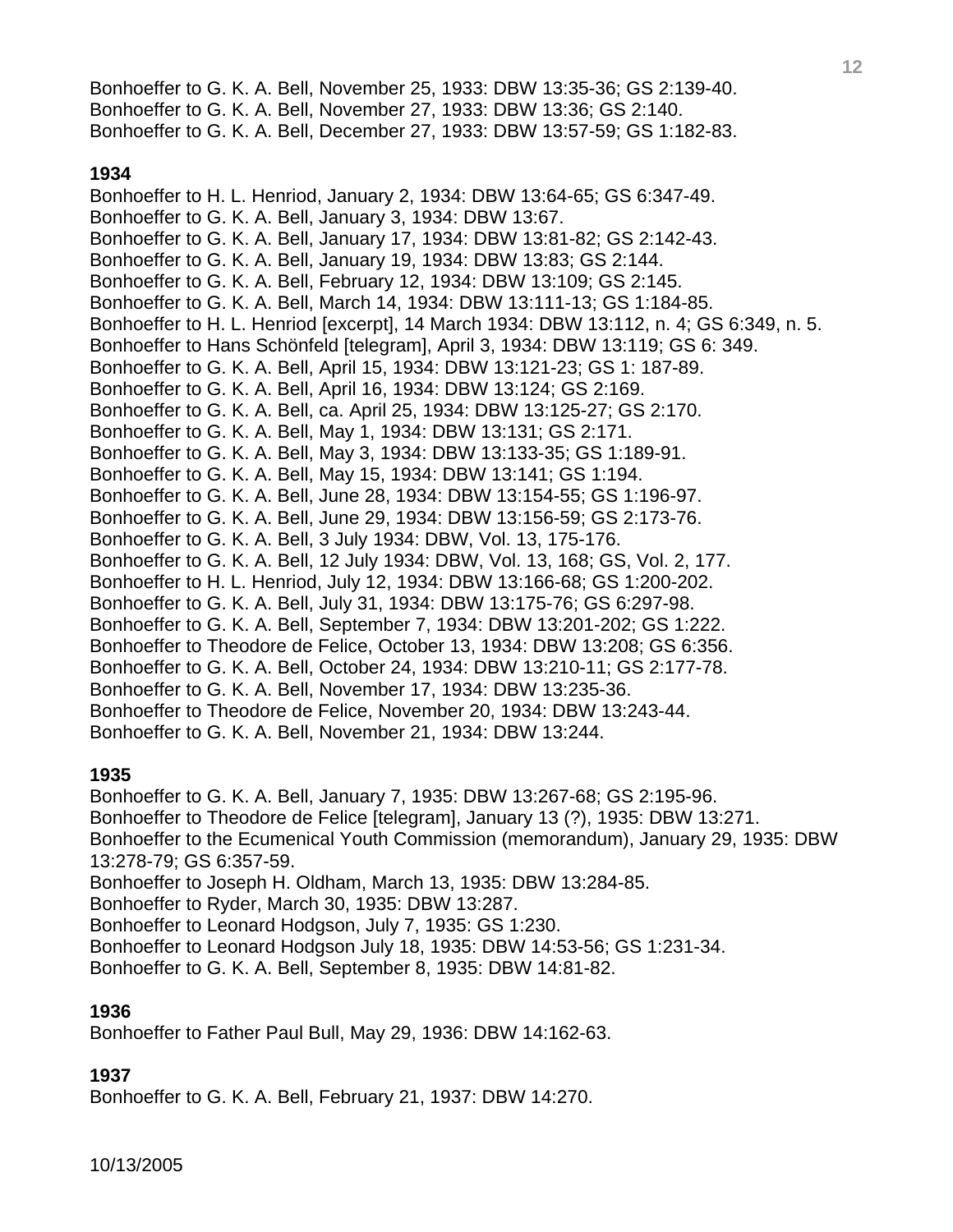## **1938**

Bonhoeffer to Walter Moberly, December 14, 1938: DBW 15:92; GS 6:449-50.

## **1939**

Bonhoeffer to G. K. A. Bell, March 13, 1939: DBW 15:156-57; GS 1:279. Bonhoeffer to Leonard Hodgson, mid-March 1939: DBW 15:157-158; GS 1:282-83. Bonhoeffer to G. K. A. Bell, March 25, 1939: DBW 15:158-61; GS 1:279-82. Bonhoeffer to G. K. A. Bell, April 13, 1939: DBW 15:164; GS 1:286. Bonhoeffer to G. K. A. Bell, June 6, 1939: DBW 15:181-82. Bonhoeffer to Henry S. Leiper, June 15, 1939: DBW15:187-90; GS 1:316-19. Bonhoeffer to Paul Lehmann, June 17, 1939: DBW 15:191-92. Bonhoeffer to Henry S. Leiper, June 19, 1939: DBW 15:192-93; GS 1:319. Bonhoeffer to Paul Lehmann, June 28, 1939: DBW 15:206; GS 2:356. Bonhoeffer to Reinhold Niebuhr [summary], end of June 1939: DBW 15:210; GS 1:320. Bonhoeffer to John Baillie, July 22, 1939: DBW 15:251-52; GS 2:362. Bonhoeffer to G. K. A. Bell, July 22, 1939: DBW 15:252-53; GS 1:320-21. Bonhoeffer to John Baillie, July 30, 1939: DBW 15:255-56. Bonhoeffer to John Baillie, August 24, 1939: DBW 15:260-61; GS 2:362.

## **1941**

Bonhoeffer to Sabine Leibholz , February 25, 1941: DBW 16:157-58; GS 6:527-28.

Bonhoeffer to G. K. A. Bell, February 25, 1941: DBW 16:158-59; GS 6:528-29.

Bonhoeffer to Paul Lehmann, February 28, 1941: DBW 17:128-29.

Bonhoeffer to G. K. A. Bell, June 12, 1941: DBW16:185; GS 6:538-39.

Bonhoeffer to Sabine and Gerhard Leibholz, September 19, 1941: DBW 16:204-05; GS 6:542-43.

Bonhoeffer to Paul Lehmann, September 20, 1941: DBW 17:137-38.

Bonhoeffer to G. K. A. Bell, September 25, 1941: DBW 16:210-11; GS 6:543-44.

## **1942**

Bonhoeffer to Sabine and Gerhard Leibholz, April 17, 1942: DBW 16:262-63; GS 6:551-53. Bonhoeffer to Sabine and Gerhard Leibholz May 13, 1942: DBW 16:265-66; GS 6:554-55. Bonhoeffer to Sabine and Gerhard Leibholz May 21, 1942: DBW 16:273-76; GS 6:555-58. Bonhoeffer to G. K. A. Bell, May 23, 1942: DBW 16:276-77; GS 6:558-59.

Bonhoeffer to G. K. A. Bell, June 1, 1942: DBW 16:305; GS 1:382.

Bonhoeffer to Sabine and Gerhard Leibholz, June 1, 1942: DBW 16:306-07; GS 6:560-61. Bonhoeffer to Sabine and Gerhard Leibholz, July 9, 1942: DBW 16:338-39; GS 6:561. Bonhoeffer to G. K. A. Bell, August 28, 1942: DBW 16:353; GS 1:389.

### **Occasional Pieces in Translation**

Arranged alphabetically by title

Parenthetical references are Bonhoeffer's original German in Dietrich Bonhoeffer Werke (DBW) and Gesammelte Schriften (GS).

See above: Collected Works and Anthologies.

See also: Writings by Bonhoeffer in English.

"Church and Eschatology, or, Church and Kingdom of God" (Kirche und Eschatologie, 1926; DBWE 9:310-24).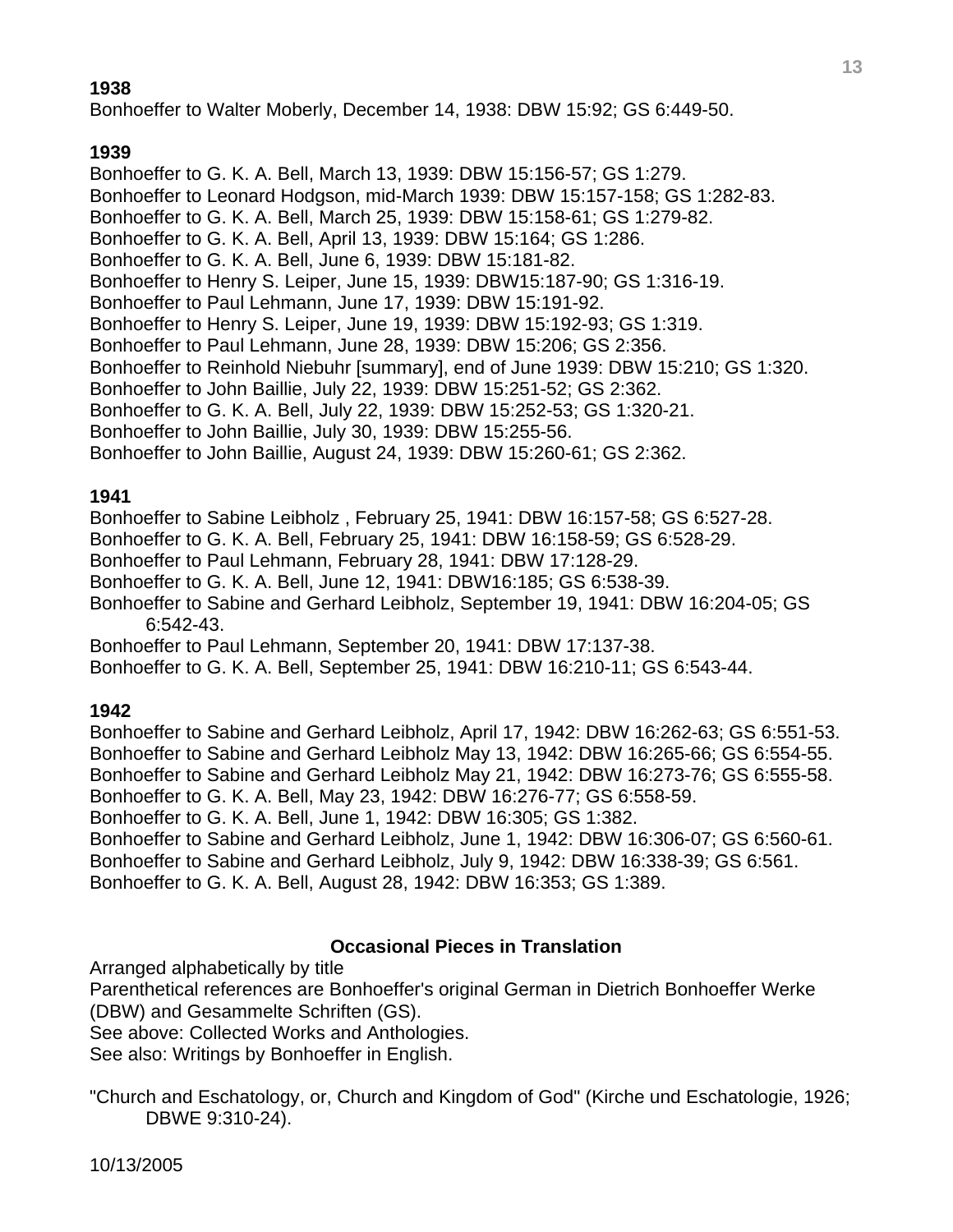Also translated by David H. Manrodt. In his "*The Role of Eschatology in the Theology of Dietrich Bonhoeffer.*" Ph.D. diss., 191-209. The Ecumenical Institute, St. Mary's Seminary and University, 1978. **UTS Archives, Bonhoeffer Secondary Papers, Series 2B Box 2**

- "Come, O Rescuer" (Predigt zum Ersten Advent, December 3, 1933). Sermon on Luke 21: 28. Translated by Daniel Bloesch. Originally published in *Sojourners* 12, no. 11 (December 1983): 26-27. Reprinted in *The Lutheran* 22, no. 21 (December 1984): 15-16. (GS 4:166-170). **UTS Archives Bonhoeffer Secondary Sources Series 2A Box 1**
- "Confident Hope" (Predigt zum Totensonntag, November 26, 1933). Sermon on Proverbs 3:3. Translated by Daniel Bloesch. In *The Christian Ministry* 14, no. 6 (November 1983), 20-22. (GS 4:160-65)
- "The First Table of the Ten Commandments" (Die erste Tafel der zehn Worte, June/July, 1944) Exodus 20:1-11. Translated by John Godsey. In his Preface to *Bonhoeffer: The Man and Two of His Shorter Writings,* 50-67. Philadelphia: Fortress Press, 1965. (GS 4:597-612)
- "Giving Tomorrow to God." *Christianity Today* 27, no. 14 (1983): 54. (Excerpt from *Die Einfalt des sorglosen Lebens.*) Translated by R.H. Fuller. Excerpt from "The Simplicity of Carefree Life," in *The Cost of Discipleship (Nachfolge)* by Dietrich Bonhoeffer. 2nd ed., 192-201. New York: Macmillan, 1963. Also in *Discipleship*, DBWE 4:161-68. Edited by Geffrey B. Kelly and John D. Godsey. Translated by Barbara Green and Reinhard Krauss. Minneapolis: Fortress Press, 2001.
- "God's Guest on Earth: Life as a Stranger in the Promised Land" (Excerpt from *Meditationen über Psalm 119*). Translated by Daniel Bloesch. *Sojourners* 13, no. 5 (May 1984): 26. (GS 4:505-43)

"'Happiness' and 'Power'" ( Zwei Gespräche aus dem Romanversuch; GS 3:496-512). Translated by Hilda M. Bishop. The Bridge [Magazine of the German-British Christian Fellowship, London] (April 1955): 4-15. Also in *True Patriotism: Letters, Lectures and Notes, 1939-45*, from the *Collected Works of Dietrich Bonhoeffer*, edited and introduced by Edwin H. Robertson. Translated by Edwin H. Robertson and John Bowden, 220-35. London: Collins, 1973. ;

- *Fiction From Prison: Gathering Up the Past* by Dietrich Bonhoeffer, edited by Renate and Eberhard Bethge, with Clifford Green. Translated by Ursula Hoffman, 85-88, 116-127. Philadelphia: Fortress Press, 1981;
- *Fiction from Tegel Prison* (DBWE 7: 118-22, 159-76). Edited by Clifford Green. Translated by Nancy Lukens. Minneapolis: Fortress Press, 2000.
- "Loving Our Enemies" ( Predigt am 3 Sonntag nach Epiphanias im Sammelvikariat Groß- Schlönwitz). Sermon on Romans 12: 17-21. Translated by Evan Drake Howard. The *Reformed Journa*l 35, no. 4 (April 1985): 18-21. (GS, Vol. 4, 427-434)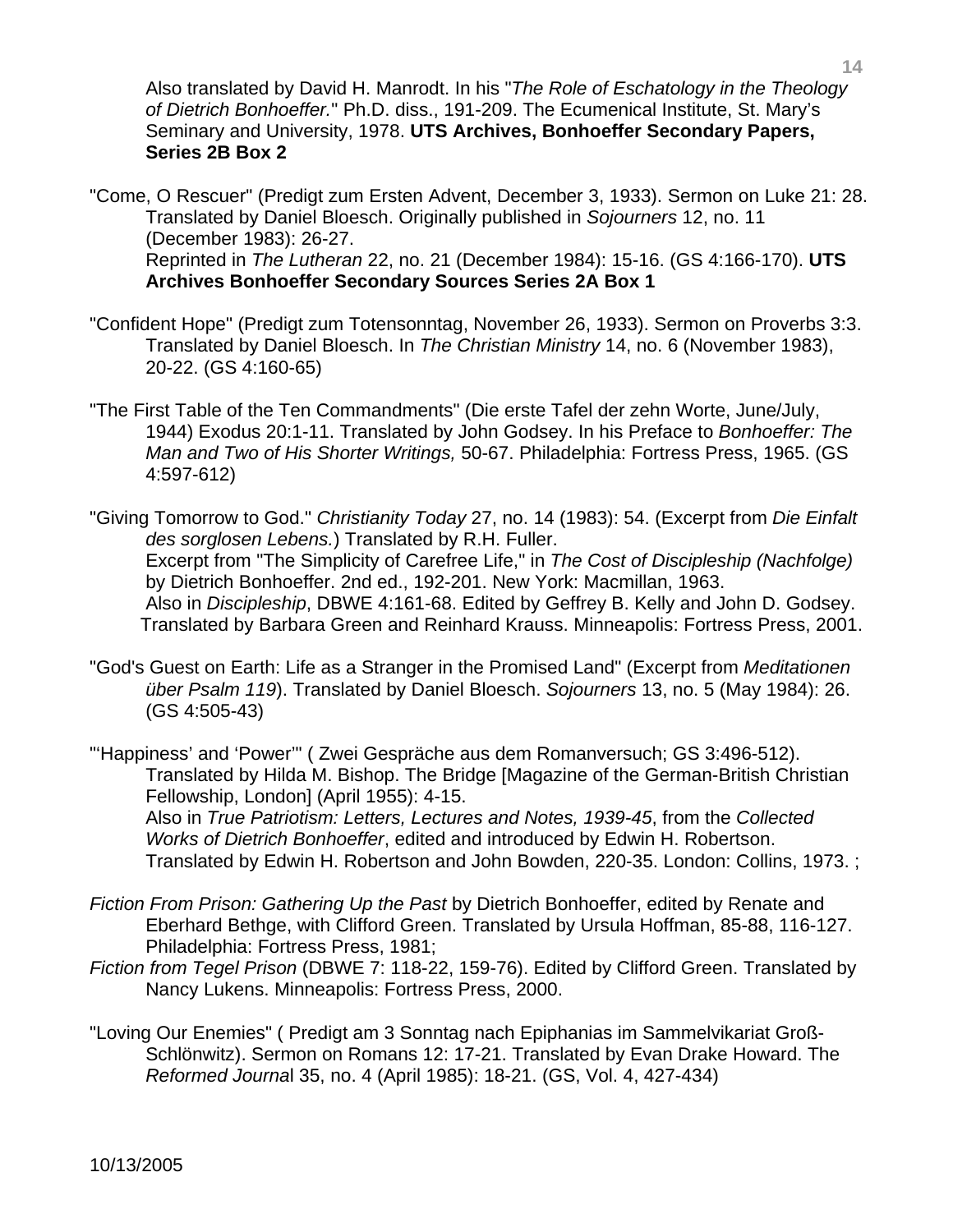"Review of Old Protestant Eschatology: The Teachings of the Old Protestant Dogmatics Concerning Life After Death and Last Things, 14 May 1926 (Die Lehre der altprotestantischen Dogmatik vom Leben nach dem Tode und den letzten Dingen)." Translated by David H. Manrodt. **UTS Archives, Bonhoeffer Primary Sources Series 2 box 1 f 1** 

 In his "*The Role of Eschatology in the Theology of Dietrich Bonhoeffer*," 210-220. Ph.D. diss. The Ecumenical Institute, St. Mary's Seminary and University, 1978. **UTS Archives, Bonhoeffer Secondary Papers, Series 2B Box 2** As "The Doctrine of Life after Death and the Last Things in Early Protestant Dogmatics," DBWE 9:385-94.

- "Sermon on Psalm 58" (Predigt über einen Rachepsalm, July 11, 1937). Translated by Daniel Bloesch. Edited by F. Burton Nelson. *Theology Today* 39 (January 1982): 465-471. (GS 4:413-26)
- "A Testament to Freedom," Kelly & Nelson, 1995. Revised and expanded, paperback ed. San Francisco: Harper SanFrancisco, 1994. Contains additional letters, expanded selection from "Protestantism without Reformation," new translations of selections from *Act and Being*, *Life Together*, and poems, revised translation of selection from *Sanctorum Communio*, revised index, appendix on the DBW Translation Project, and revisions according to the inclusive language guidelines of the Dietrich Bonhoeffer Works Translation Project.) Sermons translated by Bloesch, Luemers, and Manrodt. " Christians and Pagans," p. 515, translated by Geffrey Kelly.

"Thy Kingdom Come: The Prayer of the Church for God's Kingdom on Earth" (Dein Reich komme! Das Gebet der Gemeinde um Gottes Reich auf Erden). Sermon at Potsdam- Hermannswerder, November 19, 1932. Translated by John Godsey in his *Preface to Bonhoeffer: The Man and Two of His Shorter Writings,* 28-47. Philadelphia: Fortress Press, 1965.

 As "A Bonhoeffer Sermon of 1932: Thy Kingdom Come on Earth," abbreviated form. Translated by Edwin H. Robertson. *Expository Times* 88 (February 1977): 146-149. [GS, Vol. 3, 270-285]

### **Poems**

### **Collections**

Dietrich Bonhoeffer's poems were written during his imprisonment at Tegel. They were first collected and edited by Eberhard Bethge in his *Widerstand und Ergebung: Briefe und Aufzeichnungen aus der Haft.* Munich: Chr. Kaiser, c. 1951; New edition, 1970. This volume, translated into English by Reginald H. Fuller, was originally published as *Letters and Papers from Prison*, London: SCM, 1953 and as *Prisoner for God: Letters and Papers from Prison*, New York: Macmillan, 1953; subsequent editions in London and New York are entitled: *Letters and Papers from Prison*; 2nd ed., London: SCM, 1956; 3rd ed., rev. and enlarged, New York: Macmillan, London: SCM, 1967; Enlarged Edition, London: SCM, 1971, New York: Macmillan, 1972.

Dietrich Bonhoeffer Werke (DBW) Vol. 8 is the critical edition of *Widerstand und Ergebung: Briefe und Aufzeichnungenaus der Haft*, edited by Christian Gremmels [et. al.] Munich: Chr. Kaiser, 1998.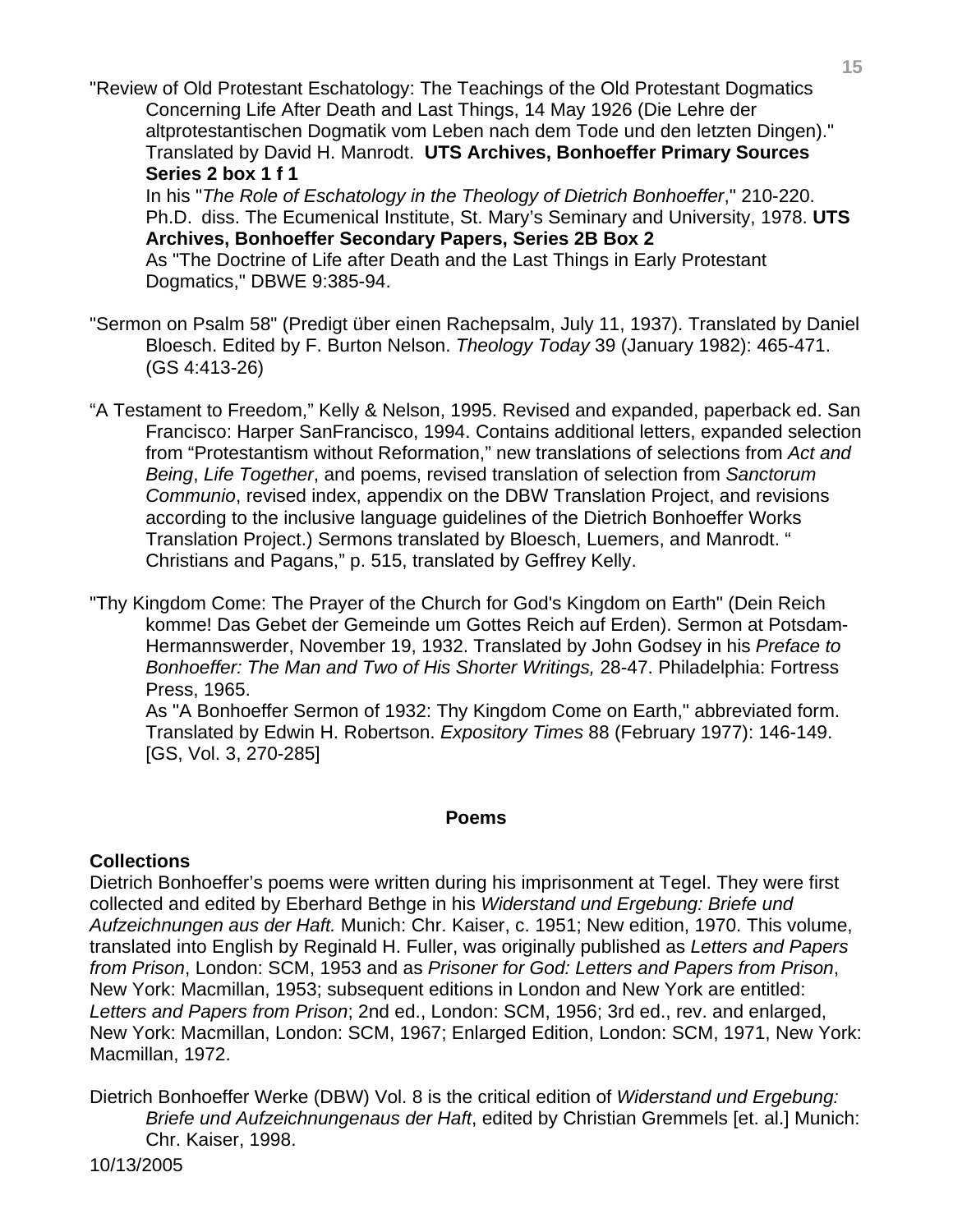- Hampe, Johann Christoph, ed. *Prayers from Prison: Prayers and Poems* (Von guten Mächten). Translated by John Bowden. Philadelphia: Fortress Press, 1978.
- Robertson, Edwin., ed. and translator. *The Prison Poems of Dietrich Bonhoeffer. A New Translation with Commentary*. Translated and edited by Edwin Robertson. Guildford, Surrey: Eagle [Inter Publishing Service], 1998.
- As *Voices in the Night: The Prison Poems of Dietrich Bonhoeffer.* Grand Rapids, Mich.: Zondervan, 1999.
- Wiltshire, Susan Ford. "Dietrich Bonhoeffer's Prison Poetry." *Religion in Life* 38, no. 4 (Winter, 1969): 522-34.

### **Individual Poems in Translation**

Arranged alphabetically by title

"Christians and Pagans" (Christen und Heiden), DBW 8:515-16.

 Translated by Geoffrey Winthrop Young as "Christians and Unbelievers." *Time and Tide* 27, no. 15 (1946): 343.

 Reprinted in *Bonhoeffer, Letters and Papers from Prison,* London: SCM Press, 1953 and subsequent editions.

 Also in *Bonhoeffer, Prayers from Prison,* edited by Johann Christoph Hampe, 26. London: Collins, 1977; Philadelphia: Fortress Press, 1978.

 Translated by Nancy Lukens. In *A Testament to Freedom: The Essential Writings of Dietrich Bonhoeffer*, edited by Geffrey B. Kelly and F. Burton Nelson, 541. San Francisco: HarperSanFrancisco, 1990.

 Translated by Geffrey B. Kelly. In *A Testament to Freedom: the Essential Writings of Dietrich Bonhoeffer*, edited by Geffrey B. Kelly and F. Burton Nelson, 515. Rev. and expanded ed. San Francisco: HarperSanFrancisco, 1995.

 Translated by Douglas W. Stott. In *Bonhoeffer, Meditations on the Cross*, edited by Manfred Weber, 60. Louisville: Westminster John Knox Press, 1998.

"The Death of Moses" (Der Tod des Mose), DBW 8:590-98.

 Translated by John Bowden. In *Bonhoeffer, Prayers from Prison*, edited by Johann Christoph Hampe, 33-34. London: Collins, 1977; Philadelphia: Fortress Press, 1978.

 Translated by Nancy Lukens. In *A Testament to Freedom: The Essential Writings of Dietrich Bonhoeffer,* edited by Geffrey B. Kelly and F. Burton Nelson, 544-47. San Francisco: HarperSanFrancisco, 1990. Rev. and expanded ed. San Francisco: HarperSanFrancisco, 1995, 518-20 .

 Fragment also translated by Constantino V. Riccardi In his play, "Egmont and the Theologian: A Vision in the Dialectic of Hope". In *The Agony of Shopping and Other Plays*, by Constantino V. Riccardi. Redlands, Cal.: Contra Mundum Productions, 1986. **UTS Archives Bonhoeffer Secondary Papers Series 3 Box 1**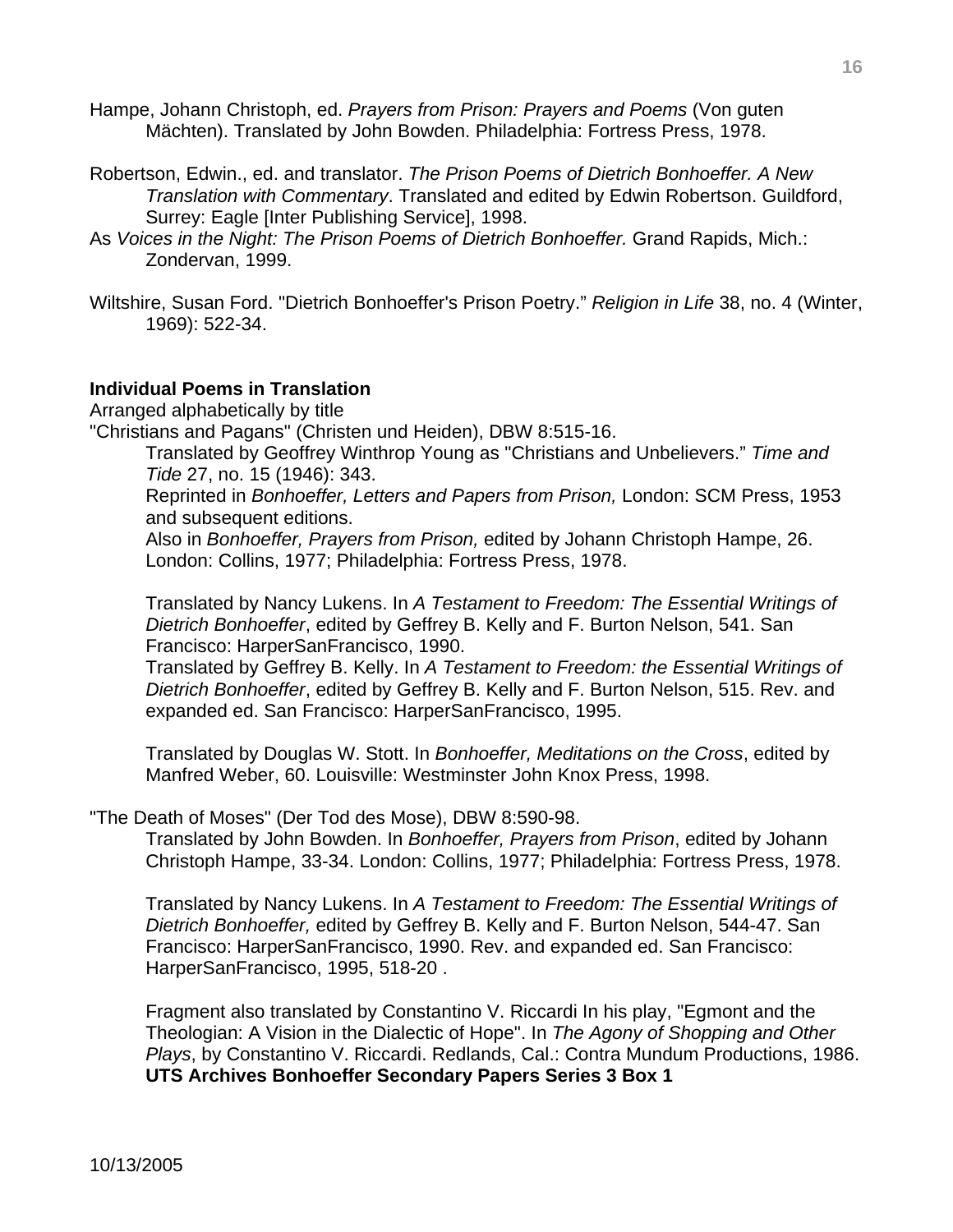"The Friend" ( Der Freund), DBW 8:585-89

 Translated by O. Theodor Benfey. *Union Seminary Quarterly Review* 6. no. 1 (November 1950): 16-18.

 Translated by Frank Clarke. In Bonhoeffer, *Letters and Papers from Prison*, Revised Edition, London: SCM Press, 1967 and subsequent editions. Also in Bonhoeffer, *Prayers from Prison,* edited by Johann Christoph Hampe, 29-32. London: Collins, 1977; Philadelphia: Fortress Press, 1978.

 Translated by Barbara Green. In Eberhard Bethge, *Friendship and Resistance. Essays on Dietrich Bonhoeffer*. Geneva: WCC Publications; Grand Rapids: William B. Eerdmans, 1995, 99-102.

### "Jonah" (Jona), DBW 8:606

 Translated by Frank Clarke. In Bonhoeffer, *Letters and Papers from Prison*, Revised Edition, London: SCM Press, 1967 and subsequent editions. In Bonhoeffer, *Prayers from Prison*, edited by Johann Christoph Hampe, 35. London:Collins, 1977; Philadelphia: Fortress Press, 1978.

 Translated by Geffrey B. Kelly. In *A Testament to Freedom: The Essential Writings of Dietrich Bonhoeffer*, edited by Geffrey B. Kelly and F. Burton Nelson, 521. Rev. and expanded. San Francisco: HarperSanFrancisco, 1994.

 Translated by John Brownjohn. In Dietrich Bonhoeffer and Maria von Wedemeyer, *Love Letters from Cell 92*. Edited by Ruth-Alice von Bismarck and Ulrich Kabitz. London: HarperCollins, 1994, 224-25; Nashville: Abingdon, 1995, 265.

### "New Year 1945"

See "Powers of Good"

# "Night Voices in Tegel" (Nächtliche Stimmen), DBW 8:516-523.

 Translated by J. B. Leishmann. As "Prison." *Union Seminary Quarterly Review* 1 no. 3 (March, 1946), 4-8. Also in *Theology* 49, no. 309 (March 1946): 74-78.

 Translated by Keith R. Crim. As "Night Voices." In *I Loved This People: Testimonies of Responsibility (Ich Habe Dieses Volk Geliebt)*. Richmond: John Knox Press, 1965.

 K. R. Crim translation, slightly revised by John Bowden, reprinted in Bonhoeffer,  *Letters and Papers from Prison*, Enlarged Edition. London: SCM, 1971; New York: Macmillan, 1972.

 Also in Bonhoeffer, *Prayers from Prison*, edited by Johann Christoph Hampe, 19-25. London: Collins, 1977; Philadelphia: Fortress Press, 1978.

### "The Past" (Vergangenheit), DBW 8:468-71

 Translated by Frank Clarke. In Bonhoeffer. *Letters and Papers from Prison,* Revised Edition, London: SCM, 1967; New York: Macmillan, 1967 and subsequent editions. Also in Bonhoeffer, *Prayers from Prison*, edited by Johann Christoph Hampe, 12-14. London: Collins, 1977; Philadelphia: Fortress Press, 1978.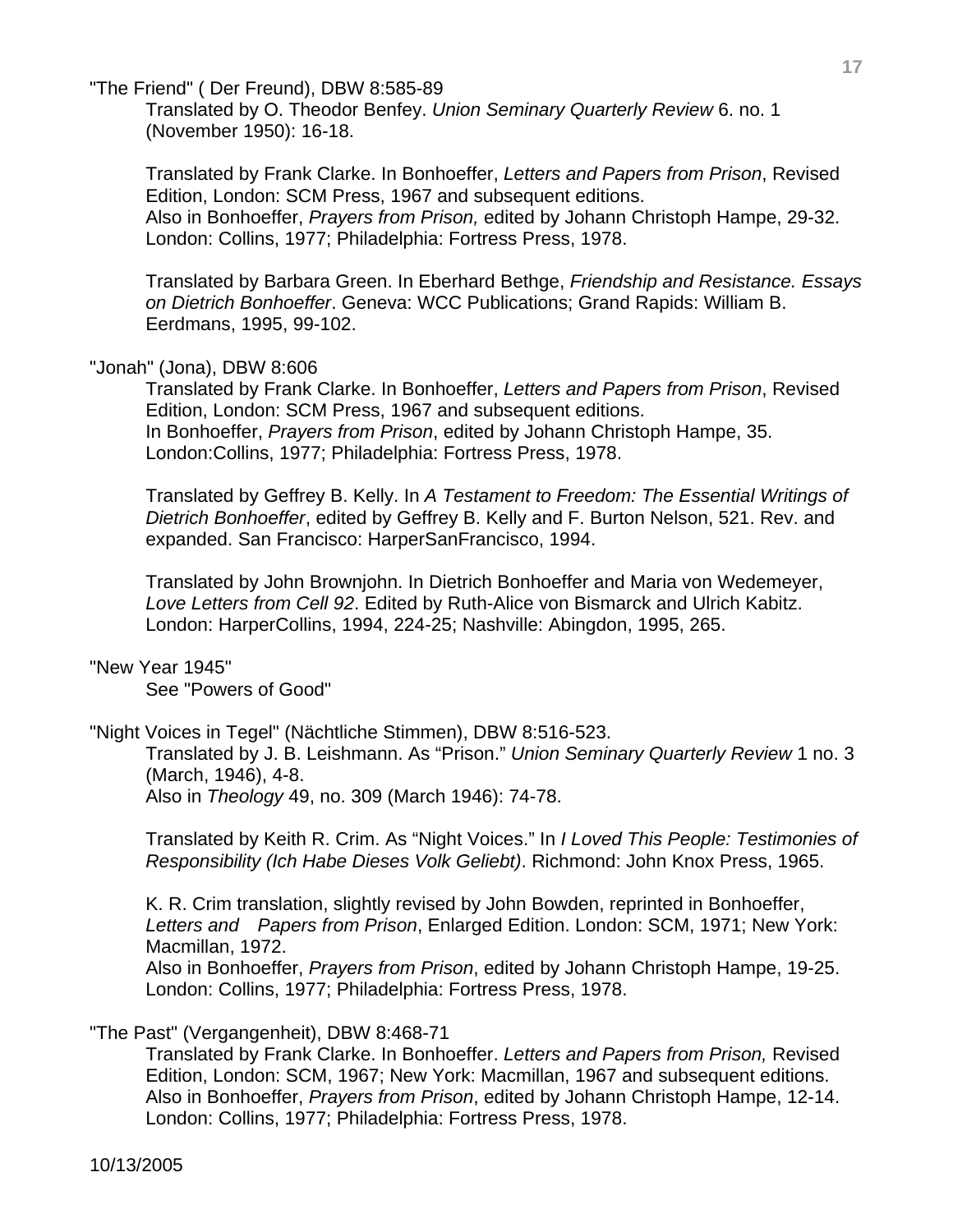Translated by John Brownjohn. In Dietrich Bonhoeffer and Maria von Wedemeyer, *Love Letters From Cell 92*. Edited by Ruth-Alice von Bismarck and Ulrich Kabitz. London: HarperCollins, 1994, 210-13; Nashville: Abingdon, 1995, 248-52.

"Powers of Good" (Von guten Mächten), DBW 8:607-08.

 Translated by Geoffrey Winthrop Young. As "New Year 1945." *The New English Review* 13, no. 2 (August 1946): 122.

 Reprinted in Bonhoeffer, *The Cost of Discipleship* (Nachfolge). London: SCM, 1948, 16f.; rev. & unabridged ed. London: SCM, 1959, 16f.; New York: Macmillan, 1963, 20f.; Reprint of 1963 Macmillan edition, with new pagination. New York: Simon & Schuster, 1995, 21.

 Also reprinted in Bonhoeffer, *Letters and Papers from Prison*, London: SCM Press, 1953 and subsequent editions.

 Also in Bonhoeffer, *Prayers from Prison*, edited by Johann Christoph Hampe, 36. London: Collins, 1977; Philadelphia: Fortress Press, 1978.

 Translated by Fred Pratt Green. As "By Gracious Powers." In the Lutheran hymnal *With One Voice,* and other hymn books.

 Translated by Geffrey B. Kelly as "By the Powers for Good. " In Kelly and F. Nelson Burton, A Testament to Freedom: *The Essential Writings of Dietrich Bonhoeffer*, edited by Geffrey B. Kelly and F. Burton Nelson, 522. Rev. and expanded ed. San Francisco: HarperSanFrancisco, 1995.

 Translated by John Brownjohn. In Dietrich Bonhoeffer and Maria von Wedemeyer, *Love Letters from Cell 92.* Edited by Ruth-Alice von Bismarck and Ulrich Kabitz. London: HarperCollins, 1994, 228-29; Nashville: Abingdon, 1995, 269-70.

 Translated by Mark Worthing, for music by S. Fietz. In Annelie Brixius, ed., *Commemorating Dietrich Bonhoeffer*, 94. Adelaide: Dietrich Bonhoeffer International Institute for Bioethical Studies, 1995.

 Translated by Peter Heinegg. As "By Benevolent Powers. " In Dietrich Bonhoeffer, *The Mystery of Holy Night*, edited by Manfred Weber, 46-47. New York: Crossroad, 1996.

### "Sorrow and Joy" (Glück und Unglück), DBW 8:493-94

 Translated by Geoffrey Winthrop Young. In Bonhoeffer, *Letters and Papers from Prison,* London: SCM Press, 1953 and subsequent editions. Also in Bonhoeffer, *Prayers from Prison*, edited by Johann Christoph Hampe, 15-16. London: Collins, 1977; Philadelphia: Fortress Press, 1978.

 Translated by Nancy Lukens. As "Fortune and Calamity. " Sojourners 13, no. 5 (May 1984): 25.

 Translated by Constantino V. Riccardi as "Fortune and Misfortune". In "Egmont and the Theologian: A Vision in the Dialectic of Hope." In *The Agony of Shopping and Other Plays*, by Constantino V. Riccardi. Redlands, Cal.: Contra Mundum Productions, 1986. **UTS Archives Bonhoeffer Secondary Sources Series 3 Box 1**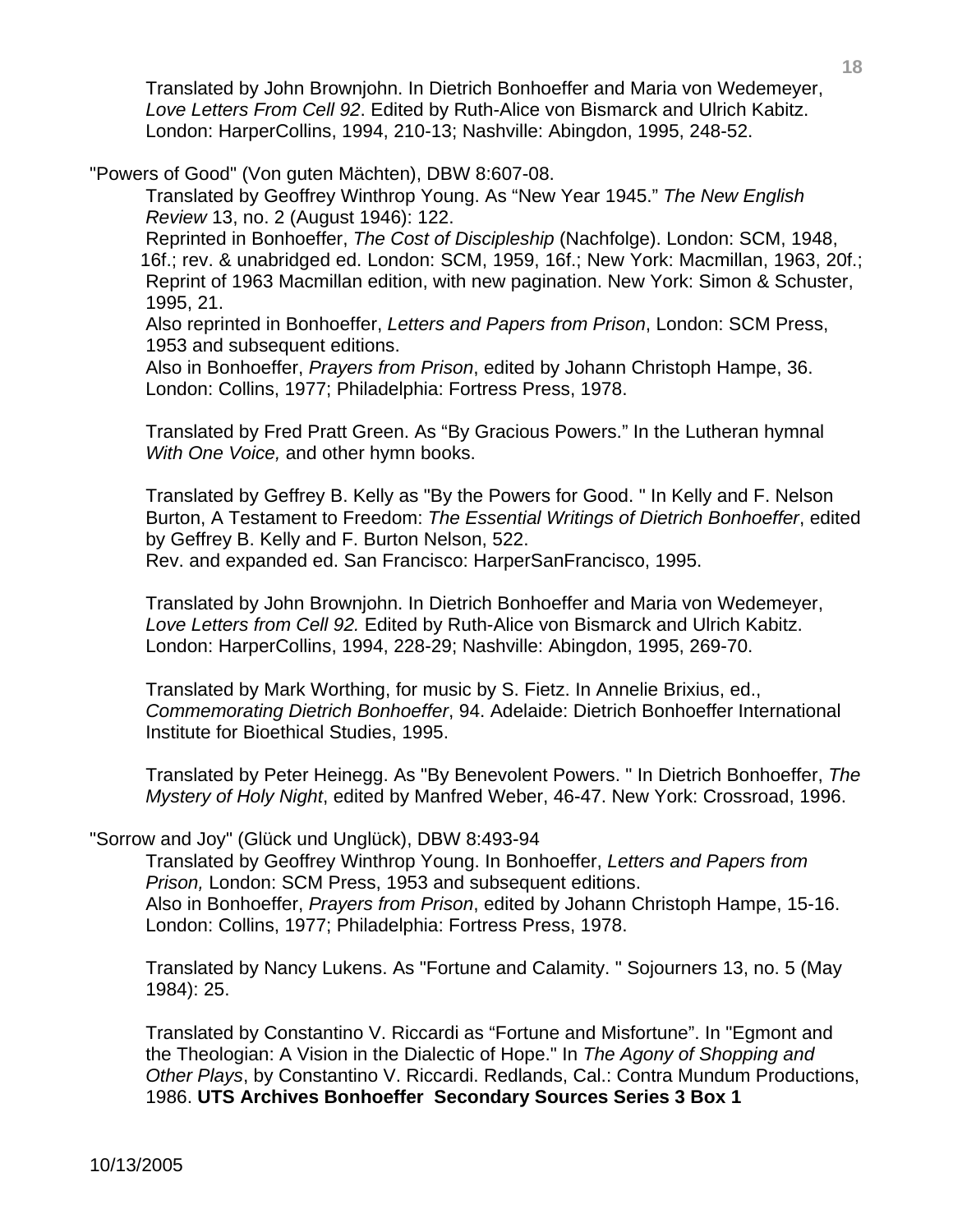"Stations on the Way to Freedom" (Stationen auf dem Wege zur Freiheit), DBW 8:570-72. Translated by J. B. Leishman. *Time and Tide* 27, no. 2 (January 1946): 32.

 Translated by Geoffrey Winthrop Young. As "Stations on Freedom's Way. " *The New English Review* 14, no. 3 (March 1947): 243.

 Translated by R. H. Fuller. In Bonhoeffer, *Letters and Papers from Prison*, London: SCM Press, 1953 and subsequent editions; revised in Bonhoeffer, *Letters and Papers from Prison*, Abridged Edition, London: SCM, 1981. Also in Bonhoeffer, *Prayers from Prison,* edited by Johann Christoph Hampe, 27-28.

London: Collins, 1977; Philadelphia: Fortress Press, 1978.

 Translated by O. Theodor Benfey and Elizabeth F. Farman. As "Steps on the Way to Freedom. " *Union Seminary Quarterly Review* 6, no. 4 (June 1951): 15.

 Translated by Neville Horton Smith. In Bonhoeffer, *Ethics* (Ethik), edited by Eberhard Bethge. London: SCM, 1955, New York: Macmillan, 1965; London: SCM, 1971, New York: Macmillan, 1972; New York: Simon & Schuster, 1995.

 Translated by Frank Clarke. In "Four Stations on the Road to Freedom." Musical setting (Opus 73) by John Joubert. Borough Green, England, 1974.

 Translated by Barbara Green. In "Dietrich Bonhoeffer: The Message of a Life," by Albrecht Schönherr. *The Christian Century* 102, no. 37 (November 27, 1985): 1092-94. Translated by Constantino V. Riccardi. In his play, "Egmont and the Theologian: A Vision in the Dialectic of Hope"). In *The Agony of Shopping and Other Plays*, by Constantino V. Riccardi. Redlands, Cal.: Contra Mundum Productions,1986. **UTS Archives Bonhoeffer Secondary Sources Series 3 Box 1**

 Translated by Nancy Lukens. In *A Testament to Freedom: The Essential Writings of Dietrich Bonhoeffer*, edited by Geffrey B. Kelly and F. Burton Nelson, 542-43. San Francisco: HarperSanFrancisco, 1990.

 Translated by Geffrey B. Kelly. In *A Testament to Freedom: The Essential Writings of Dietrich Bonhoeffer*, edited by Geffrey B. Kelly and F. Burton Nelson, 516-17. Rev. and expanded. San Francisco: HarperSanFrancisco, 1995.

"Who Am I?" (Wer bin ich?), DBW 8:513-14.

 Translated by J. B. Leishman. In *Christian Fellowship in War Time* no. 24 (November 1945): 1;

 Reprinted in *Christianity and Crisis* 6, no. 3 (March 1946): 5. *Time and Tid*e 27, no. 6 (1946): 130.

 Reprinted in T*he Cost of Discipleship* (Nachfolge) by Dietrich Bonhoeffer. London: SCM, 1948;

 Rev. & unabridged ed. New York: Macmillan, London: SCM, 1959; New York: Simon & Schuster, 1995.

 Also reprinted in Bonhoeffer, *Letters and Papers from Prison,* London: SCM, 1953 and subsequent editions.

 Also in Bonhoeffer, *Prayers from Prison*, edited by Johann Christoph Hampe, 17-18. London: Collins, 1977; Philadelphia: Fortress Press, 1978.

10/13/2005